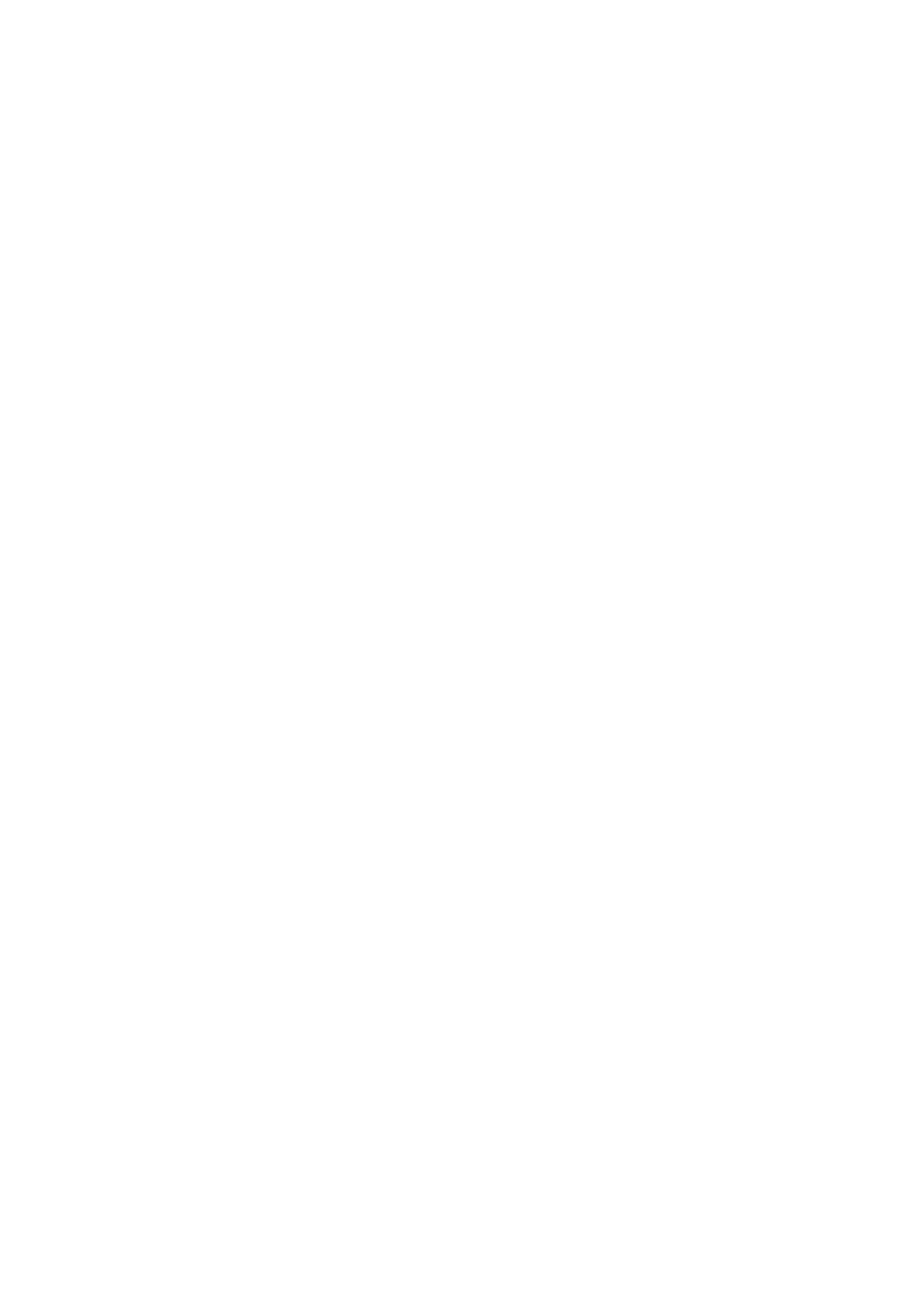## **Contents**

| 1              | Important safety information                                          |          |  |
|----------------|-----------------------------------------------------------------------|----------|--|
|                | General maintenance                                                   | 3        |  |
|                | Environmental information                                             | 5        |  |
|                | Recycling the product                                                 | 6        |  |
| $\overline{2}$ | Your new player                                                       | 7        |  |
|                | What's in the box                                                     | 7        |  |
|                | PC software loaded on the player                                      | 7        |  |
|                | Files loaded on the player                                            | 7        |  |
|                | Overview                                                              | 8        |  |
|                | Controls                                                              | 8        |  |
|                | Home screen                                                           | 8<br>9   |  |
|                | Lock/unlock the keys<br>SafeSound                                     | 9        |  |
|                |                                                                       |          |  |
| 3              | Get started                                                           | 10       |  |
|                | Charge power                                                          | 10       |  |
|                | Switch the player on or off                                           | 10       |  |
|                | Automatic standby and shut-down                                       | 10       |  |
| 4              | <b>Music</b>                                                          | 11       |  |
|                | Transfer music to the player                                          | 11       |  |
|                | Find music on the player                                              | 11       |  |
|                | Find music by song information                                        | 11       |  |
|                | Find music by playlist                                                | 11       |  |
|                | Find music by file folder                                             | 11       |  |
|                | Superscroll                                                           | 11       |  |
|                | Play music                                                            | 12       |  |
|                | Play from the same collection                                         | 12       |  |
|                | Select play options                                                   | 12<br>12 |  |
|                | Playlists                                                             | 12       |  |
|                | Add songs to a playlist-on-the-go<br>Remove songs from a playlist-on- |          |  |
|                | the-go                                                                | 13       |  |
|                | Delete songs from the player                                          | 13       |  |
|                |                                                                       |          |  |
|                |                                                                       |          |  |
| 5              | <b>Audiobooks</b>                                                     | 14       |  |
|                | Sync audio books to the player                                        | 14       |  |
|                | Install AudibleManager on the PC                                      | 14       |  |
|                | Download audiobooks to the PC<br>Sync to the player                   | 14<br>14 |  |

| Find audiobooks on the player     | 15 |
|-----------------------------------|----|
| Play audiobooks                   | 15 |
| Use bookmarks                     | 15 |
| Delete audiobooks from the player | 15 |
|                                   |    |

| 6 | <b>Videos</b>                   | 16 |
|---|---------------------------------|----|
|   | Transfer videos to the player   | 16 |
|   | Install Philips Media Converter | 16 |
|   | Use Philips Media Converter     | 16 |
|   | Find videos on the player       | 17 |
|   | Play videos                     | 17 |
|   | Delete videos from the player   | 17 |
|   | <b>Pictures</b>                 | 18 |
|   | Add pictures to the player      | 18 |
|   | Find pictures on the player     | 18 |
|   | View pictures                   | 18 |
|   | Start a slideshow               | 18 |
|   | Select play options             | 18 |
|   | Delete pictures from the player | 18 |
|   |                                 |    |

| 8 FM radio                | 19 |
|---------------------------|----|
| Tune in to radio stations | 19 |
| Store preset stations     | 19 |
| Listen to the FM radio    | 20 |

| <b>Recordings</b>                    | 21 |
|--------------------------------------|----|
| Record from the FM radio             | 21 |
| Listen to FM radio recordings        | 21 |
| Delete recordings from the player    | 21 |
| Upload your recordings to a computer | 21 |
|                                      |    |

[10 Folder view](#page-23-0) 22 **11 Settings** 23<br>Play mode 23 Play mode [Sound settings 23](#page-24-2) [SafeSound 23](#page-24-3)<br>
Partimer 23 Sleep timer [Display settings 24](#page-25-0) [Screensaver 24](#page-25-1) [Slideshow settings 24](#page-25-2) [Language 24](#page-25-3)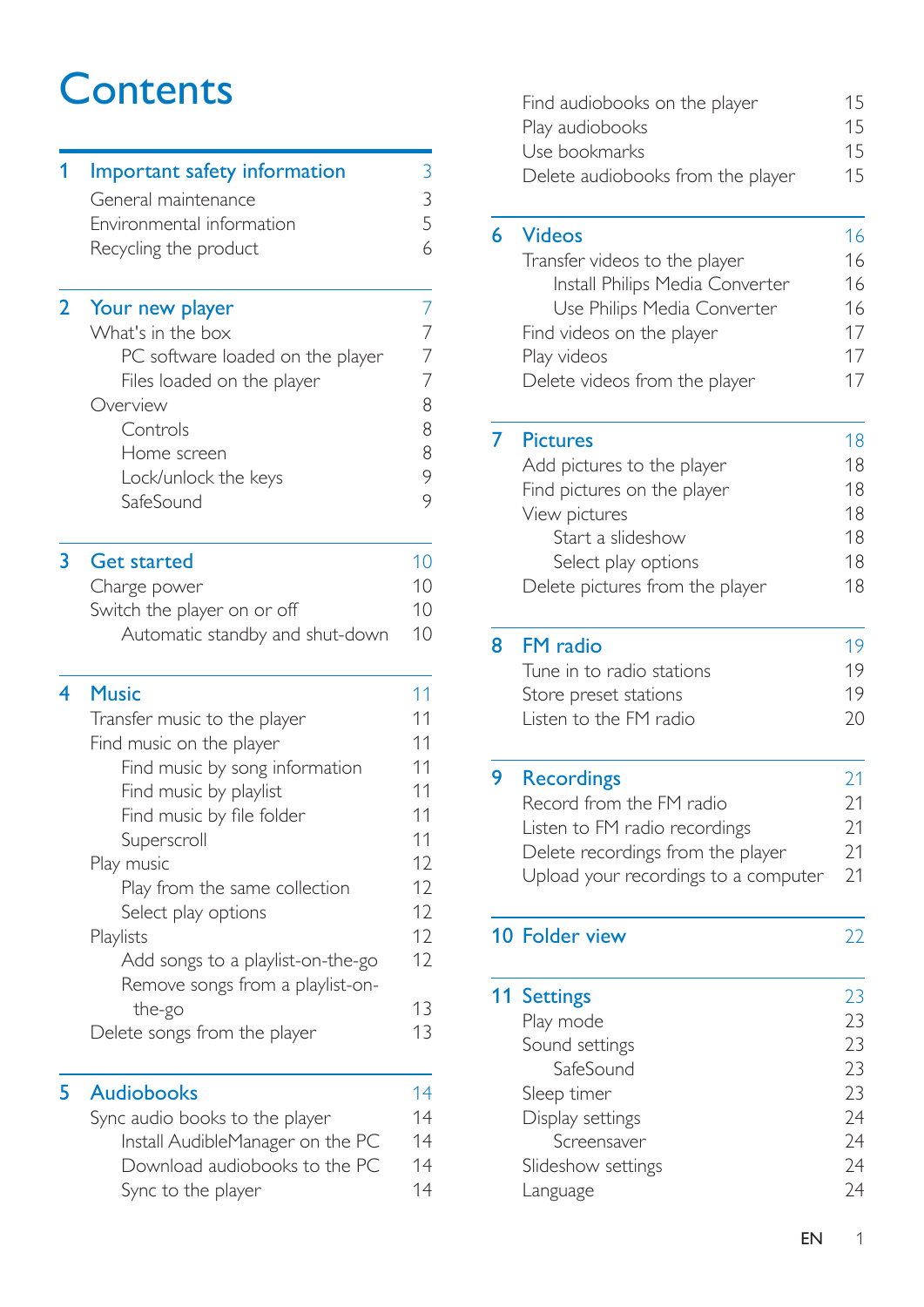| PC connection preference | 74 |
|--------------------------|----|
| Information              | 74 |
| Format device            | 25 |
| Factory settings         | 25 |
| CD installer             | 25 |
|                          |    |

| 12 Sync with PC music library          |    |
|----------------------------------------|----|
| through Philips Songbird               | 26 |
| Install Philips Songbird               | 26 |
| Collect music files from the PC        | 26 |
| Set the watch folder                   | 26 |
| Import media files                     | 27 |
| Get contents from online sources       | 28 |
| Search online                          | 28 |
| Create playlists in Philips Songbird   | 28 |
| Create a playlist                      | 28 |
| Generate LikeMusic playlists           | 29 |
| Save the play queue as a playlist      | 30 |
| Play a playlist                        | 31 |
| Manage media files in Philips Songbird | 31 |
| Edit metadata                          | 31 |
| Get album artwork                      | 31 |
| Remove media files from the library    | 32 |
| Sync the player with Philips Songbird  | 32 |
| Select auto or manual sync             | 32 |
| Auto sync                              | 33 |
| Manual sync                            | 33 |
|                                        |    |

| 13 Update the firmware through |    |
|--------------------------------|----|
| <b>Philips Songbird</b>        | 34 |
|                                |    |

| 14 Repair the player through Philips<br>Songbird | 35 |
|--------------------------------------------------|----|
| 15 Technical data                                | 36 |
| PC requirements                                  | 36 |

### Need help?

Please visit

### www.philips.com/welcome

where you can access a full set of supporting materials such as the user manual, the latest software updates, and answers to frequently asked questions.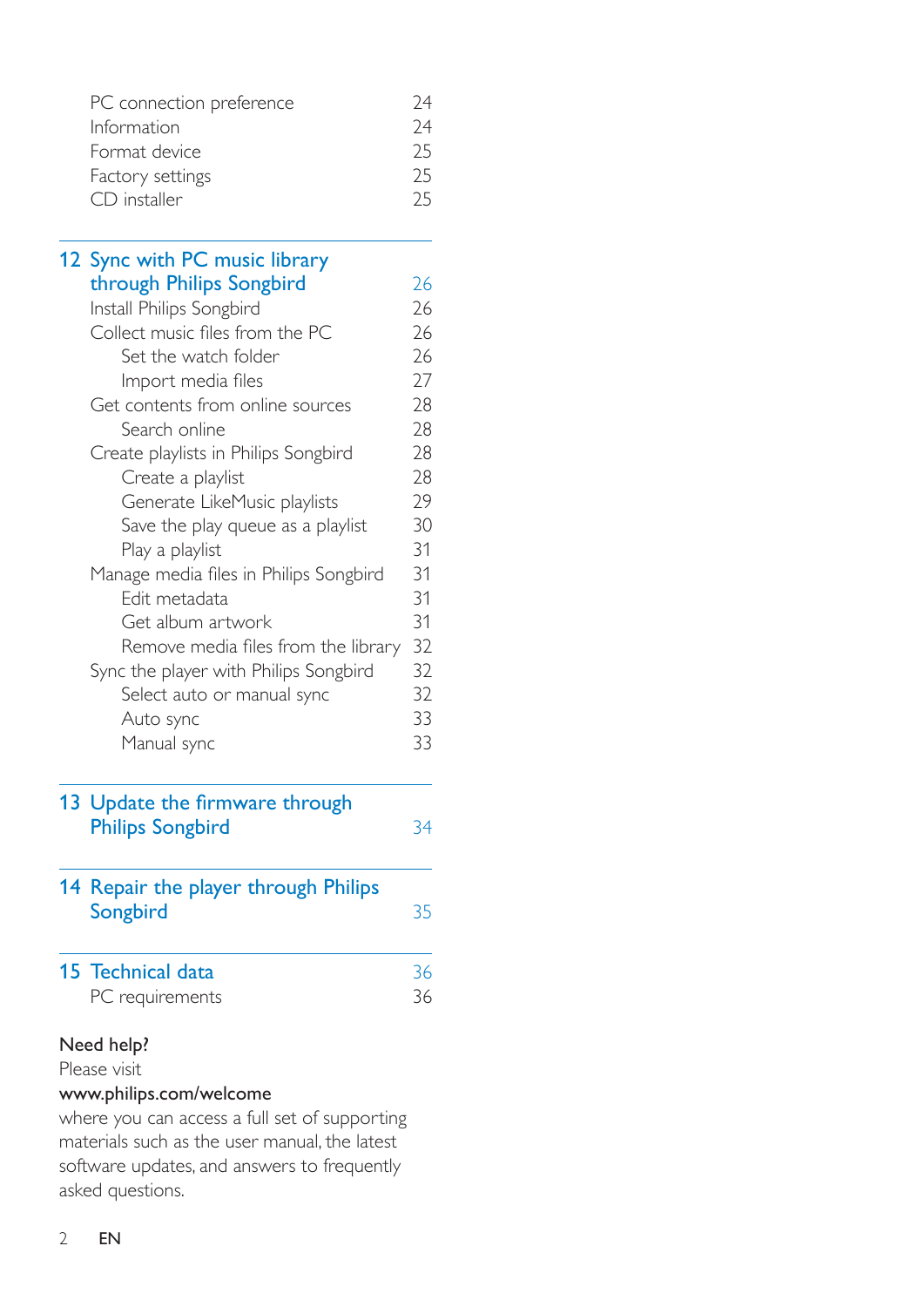## <span id="page-4-0"></span>1 Important safety information

### <span id="page-4-1"></span>General maintenance

The translation of this document is for reference only.

In the event of any inconsistency between the English version and the translated version, the English version shall prevail.

### Caution

- To avoid damage or malfunction:
- Do not expose the product to excessive heat caused by heating equipment or direct sunlight.
- Do not drop the product or allow objects to fall on your player.
- Do not allow the product to be submerged in water. Do not expose headphone socket or battery compartment to water, as water entering the set may cause major damage.
- Active mobile phones in the vicinity may cause interference.
- . Back up your files, Ensure that you retain the original files you have downloaded to your device. Philips is not responsible for any loss of data if the product becomes damaged or not readable / legible.
- Manage (transfer, delete, etc.) your music files only with the supplied music software to avoid problems.
- Do not use any cleaning agents containing alcohol, ammonia, benzene, or abrasives as these may harm the product.
- Batteries (battery pack or batteries installed) shall not be exposed to excessive heat such as sunshine, fire or the like.
- Danger of explosion if battery is incorrectly replaced. Replace only with the same or equivalent type.

#### About operating and storage temperatures

- Operate in a place where temperature is always between 0 and 35ºC (32 to 95ºF)
- Store in a place where temperature is always between -20 and 45ºC (-4 to 113ºF).

 Battery life may be shortened in low temperature conditions.

### Replacement parts/accessories:

Visit www.philips.com/support to order replacement parts/accessories.

### Hearing Safety



A pleine puissance, l'écoute prolongée du baladeur peut endommager l'oreille de l'utilisateur.



#### Go ahead?

The maximum output voltage of the player is not greater than 150 mV.

#### Modifications

Modifications not authorized by the manufacturer may void user's authority to operate the product.

### Copyright information

All other brands and product names are trademarks of their respective companies or organizations.

Unauthorized duplication of any recordings whether downloaded from the Internet or made from audio CDs is a violation of copyright laws and international treaties.

The making of unauthorized copies of copyprotected material, including computer programs, files, broadcasts and sound recordings, may be an infringement of copyrights and constitute a criminal offense. This equipment should not be used for such purposes.

The Windows Media and the Windows logo are registered trademarks of Microsoft Corporation in the United States and/or other countries.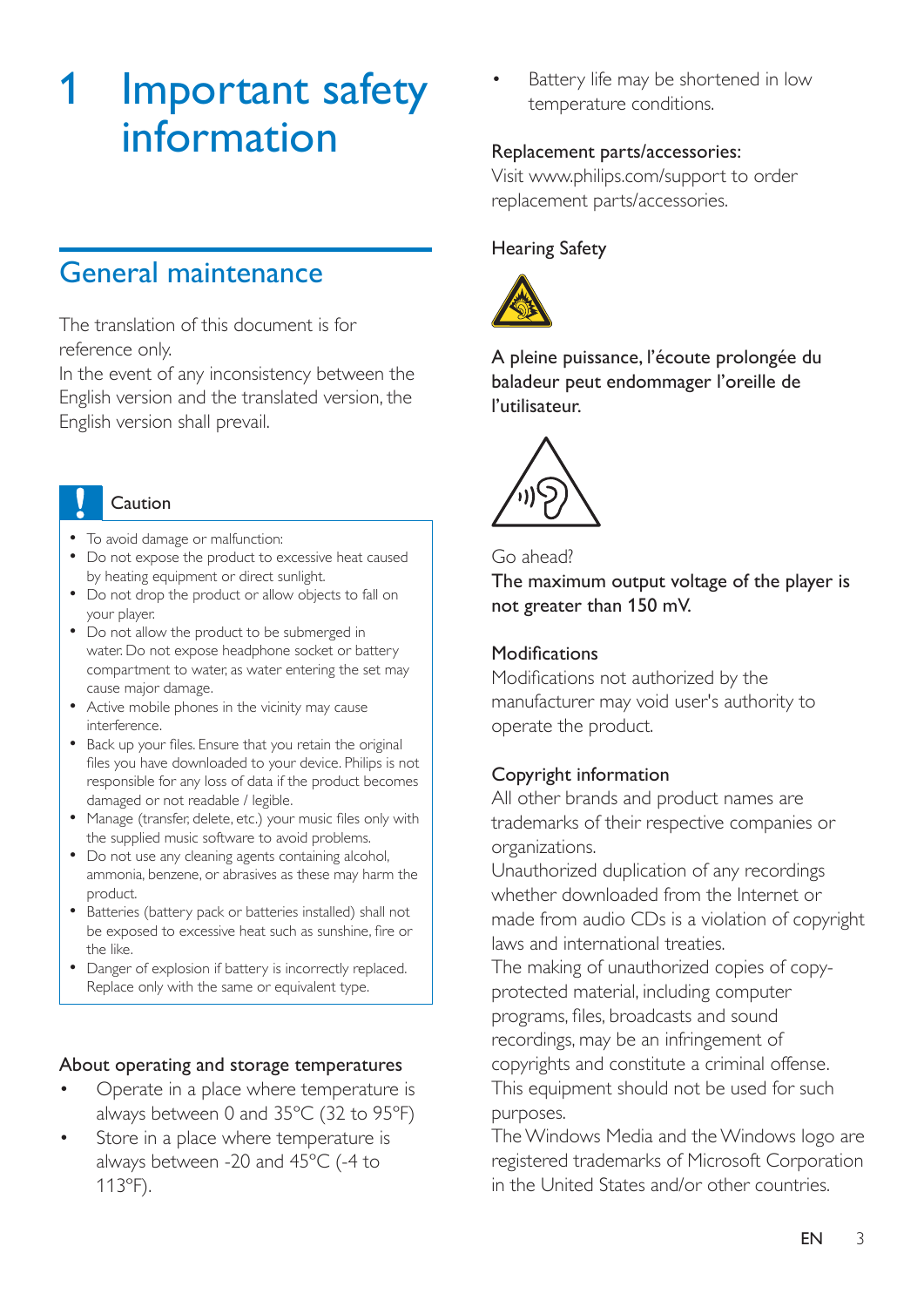### Be responsible! Respect copyrights.

## Be responsible **Respect copyrights**

Philips respects the intellectual property of others, and we ask our users to do the same. Multimedia content on the internet may have been created and/or distributed without the original copyright owner's authorization.

Copying or distributing unauthorized content may violate copyright laws in various countries including yours.

Compliance with copyright laws remains your responsibility.

The recording and transfer to the portable player of video streams downloaded to your computer is intended only for use with public domain or properly licensed content. You may only use such content for your private, non-commercial use and shall respect eventual copyright instructions provided by the copyright owner of the work. Such instruction may state that no further copies shall be made. Video streams may include copy protection technology that prohibits further copying. For such situations the recording function will not work and you will be notified with a message.

### Data logging

Philips is committed to improving the quality of your product and enhancing the Philips user experience. To understand the usage profile of this device, this device logs some info / data to the non-volatile memory region of the device. These data are used to identify and detect any failures or problems you as a user may experience while using the device. The data stored, for example, will be the duration of playback in music mode, duration of playback in turner mode, how many times battery low was encountered, etc. The data stored do not reveal the content or media used on the device or the source of downloads. The data stored on the device are retrieved and used ONLY if the

user returns the device to the Philips service center and ONLY to simplify error detection and prevention. The data stored shall be made available to user on user's first request.

### Monkey's Audio decoder

- (1) The Monkey's Audio SDK and source code can be freely used to add APE format playback, encoding, or tagging support to any product, free or commercial. Use of the code for proprietary efforts that don't support the official APE format require written consent of the author.
- $(2)$  Monkey's Audio source can be included in GPL and open-source software, although Monkey's Audio itself will not be subjected to external licensing requirements or other viral source restrictions.
- (3) Code changes and improvements must be contributed back to the Monkey's Audio project free from restrictions or royalties, unless exempted by express written consent of the author.
- $(4)$  Any source code, ideas, or libraries used must be plainly acknowledged in the software using the code.
- $(5)$  Although the software has been tested thoroughly, the author is in no way responsible for damages due to bugs or misuse.

If you do not completely agree with all of the previous stipulations, you must cease using this source code and remove it from your storage device.

#### FLAC decoder

Copyright (C) 2000,2001,2002,2003,2004,2005, 2006,2007,2008,2009 Josh Coalson

Redistribution and use in source and binary forms, with or without modification, are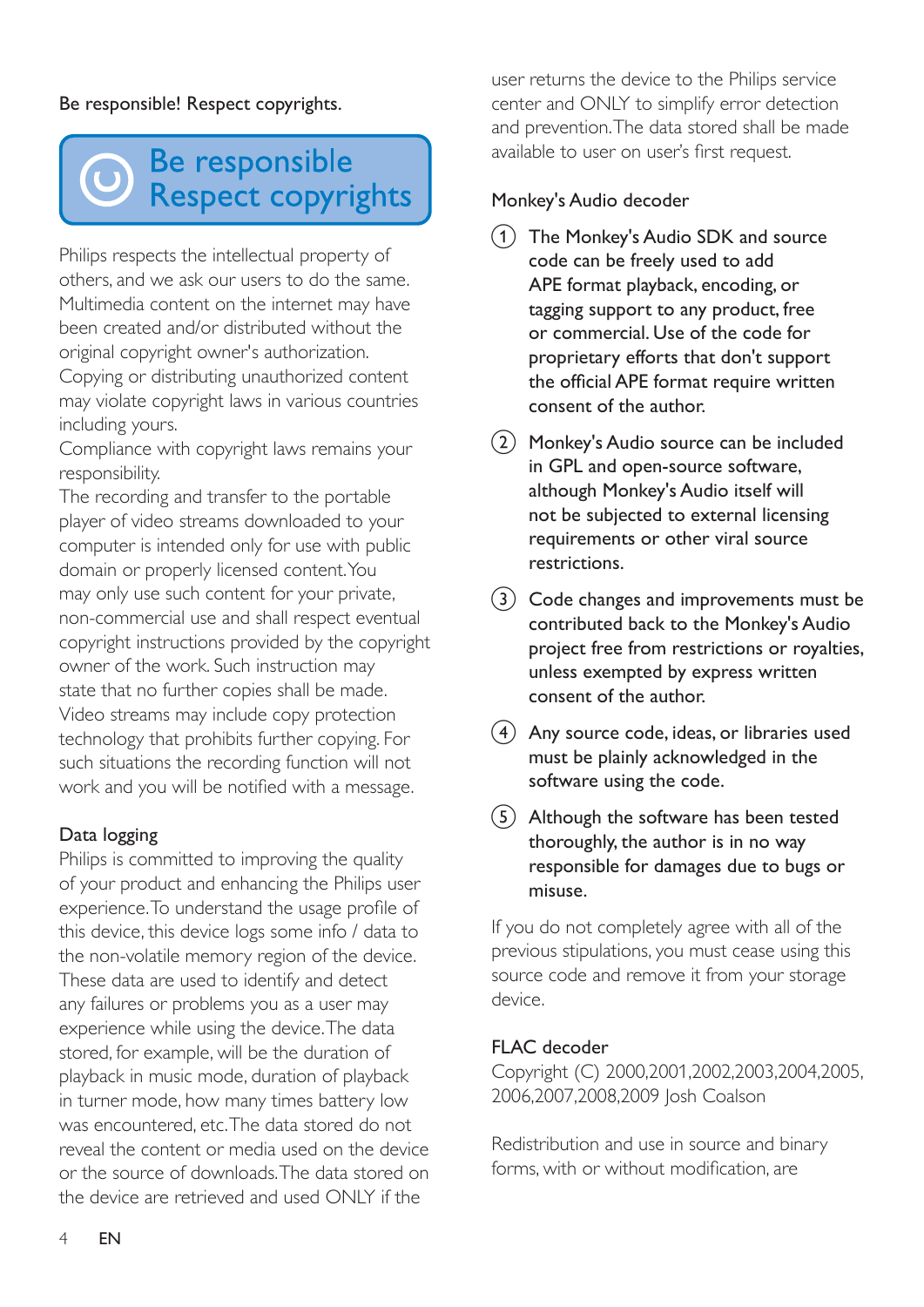permitted provided that the following conditions are met:

- Redistributions of source code must retain the above copyright notice, this list of conditions and the following disclaimer.
- Redistributions in binary form must reproduce the above copyright notice, this list of conditions and the following disclaimer in the documentation and/ or other materials provided with the distribution.
- Neither the name of the Xiph. org Foundation nor the names of its contributors may be used to endorse or promote products derived from this software without specific prior written permission.

THIS SOFTWARE IS PROVIDED BY THE COPYRIGHT HOLDERS AND CONTRIBUTORS "AS IS" AND ANY EXPRESS OR IMPLIED WARRANTIES, INCLUDING, BUT NOT LIMITED TO, THE IMPLIED WARRANTIES OF MERCHANTABILITY AND FITNESS FOR A PARTICULAR PURPOSE ARE DISCLAIMED. IN NO EVENT SHALL THE FOUNDATION OR CONTRIBUTORS BE LIABLE FOR ANY DIRECT, INDIRECT, INCIDENTAL, SPECIAL, EXEMPLARY, OR CONSEQUENTIAL DAMAGES (INCLUDING, BUT NOT LIMITED TO, PROCUREMENT OF SUBSTITUTE GOODS OR SERVICES; LOSS OF USE, DATA, OR PROFITS; OR BUSINESS INTERRUPTION) HOWEVER CAUSED AND ON ANY THEORY OF LIABILITY, WHETHER IN CONTRACT, STRICT LIABILITY. OR TORT (INCLUDING NEGLIGENCE OR OTHERWISE) ARISING IN ANY WAY OUT OF THE USE OF THIS SOFTWARE, EVEN IF ADVISED OF THE POSSIBILITY OF SUCH **DAMAGE** 

### XPAT XML Parser

Copyright (c) 1998, 1999, 2000 Thai Open Source Software Center Ltd

Permission is hereby granted, free of charge, to any person obtaining a copy of this software and associated documentation files (the "Software"), to deal in the Software without restriction, including without limitation the rights to use, copy, modify, merge, publish, distribute, sub-license, and/or sell copies of the Software, and to permit persons to whom the Software is furnished to do so, subject to the following conditions:

The above copyright notice and this permission notice shall be included in all copies or substantial portions of the Software. THE SOFTWARE IS PROVIDED "AS IS", WITHOUT WARRANTY OF ANY KIND. EXPRESS OR IMPLIED, INCLUDING BUT NOT LIMITED TO THE WARRANTIES OF MERCHANTABILITY, FITNESS FOR A PARTICULAR PURPOSE AND NON-INFRINGEMENT. IN NO EVENT SHALL THE AUTHORS OR COPYRIGHT HOLDERS BE LIABLE FOR ANY CLAIM, DAMAGES OR OTHER LIABILITY, WHETHER IN AN ACTION OF CONTRACT, TORT OR OTHERWISE, ARISING FROM, OUT OF OR IN CONNECTION WITH THE SOFTWARE OR THE USE OR OTHER DEALINGS IN THE **SOFTWARE** 

### <span id="page-6-0"></span>Environmental information

All unnecessary packaging has been omitted. We have tried to make the packaging easy to separate into three materials: cardboard (box), polystyrene foam (buffer) and polyethylene (bags, protective foam sheet.) Your system consists of materials which can be recycled and reused if disassembled by a specialized company. Please observe the local regulations regarding the disposal of packaging materials, and old equipment.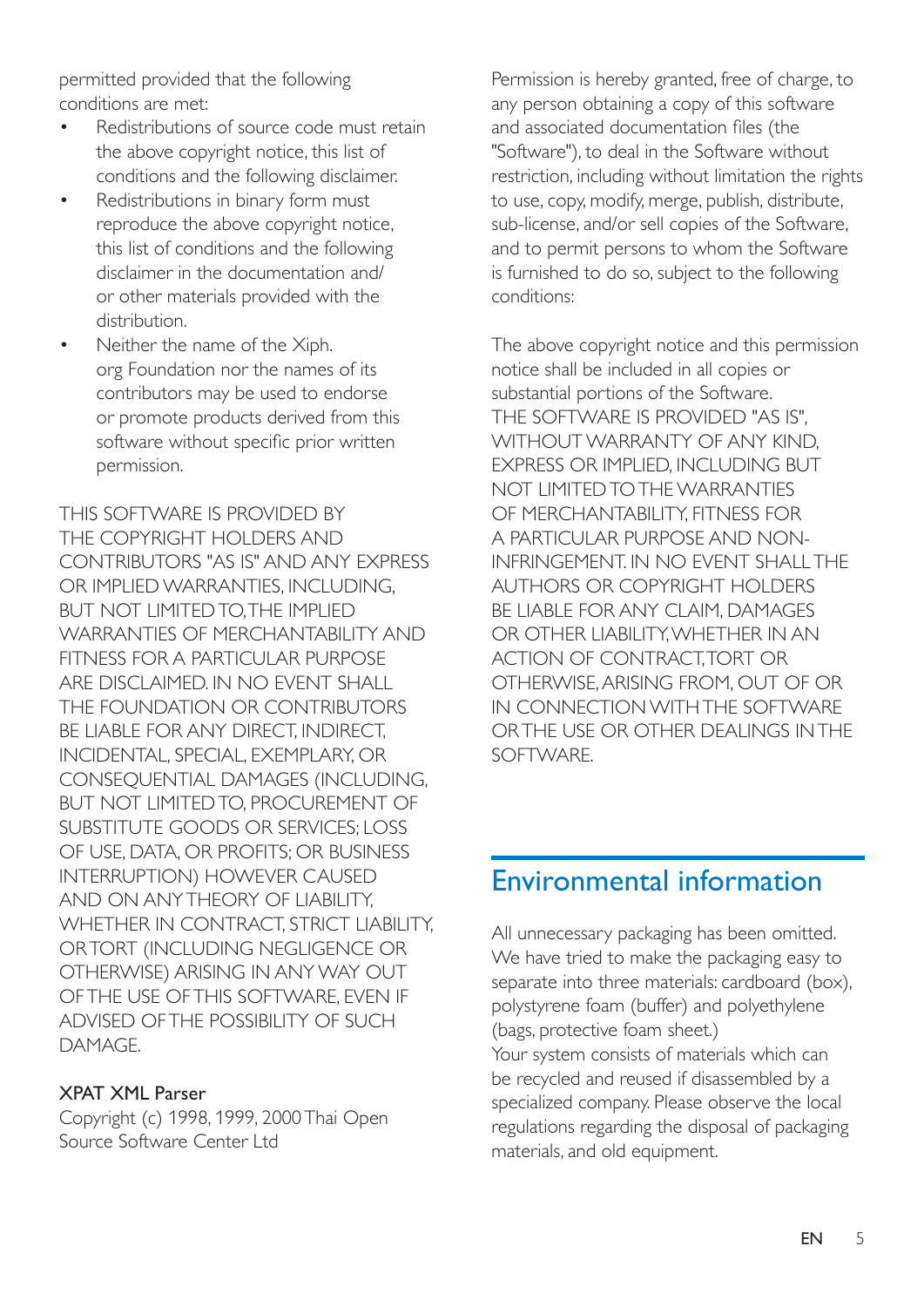## <span id="page-7-0"></span>Recycling the product

Your product is designed and manufactured with high quality materials and components, which can be recycled and reused. When you see the crossed-out wheel bin symbol attached to a product, it means the product is covered by the European Directive 2002/96/EC:



Never dispose of your product with other household waste. Please inform yourself about the local rules on the separate collection of electrical and electronic products. The correct disposal of your old product helps prevent potentially negative consequences on the environment and human health.



#### Warning

 For products with "non-exchangeable" built-in batteries: The removal of (or the attempt to remove) the battery invalidates the warranty. This procedure is only to be performed at the end of the product's life.

Your product contains a built-in rechargeable battery covered by the European Directive 2006/66/EC, which cannot be disposed of with normal household waste.



To safeguard the functionality and safety of your product, take your product to an official collection point or service center where a professional can remove the battery as shown:



Please inform yourself about the local rules on separate collection of batteries. The correct disposal of batteries helps prevent potentially negative consequences on the environment and human health.

#### Notice for the European Union

This product complies with the radio interference requirements of the European Union.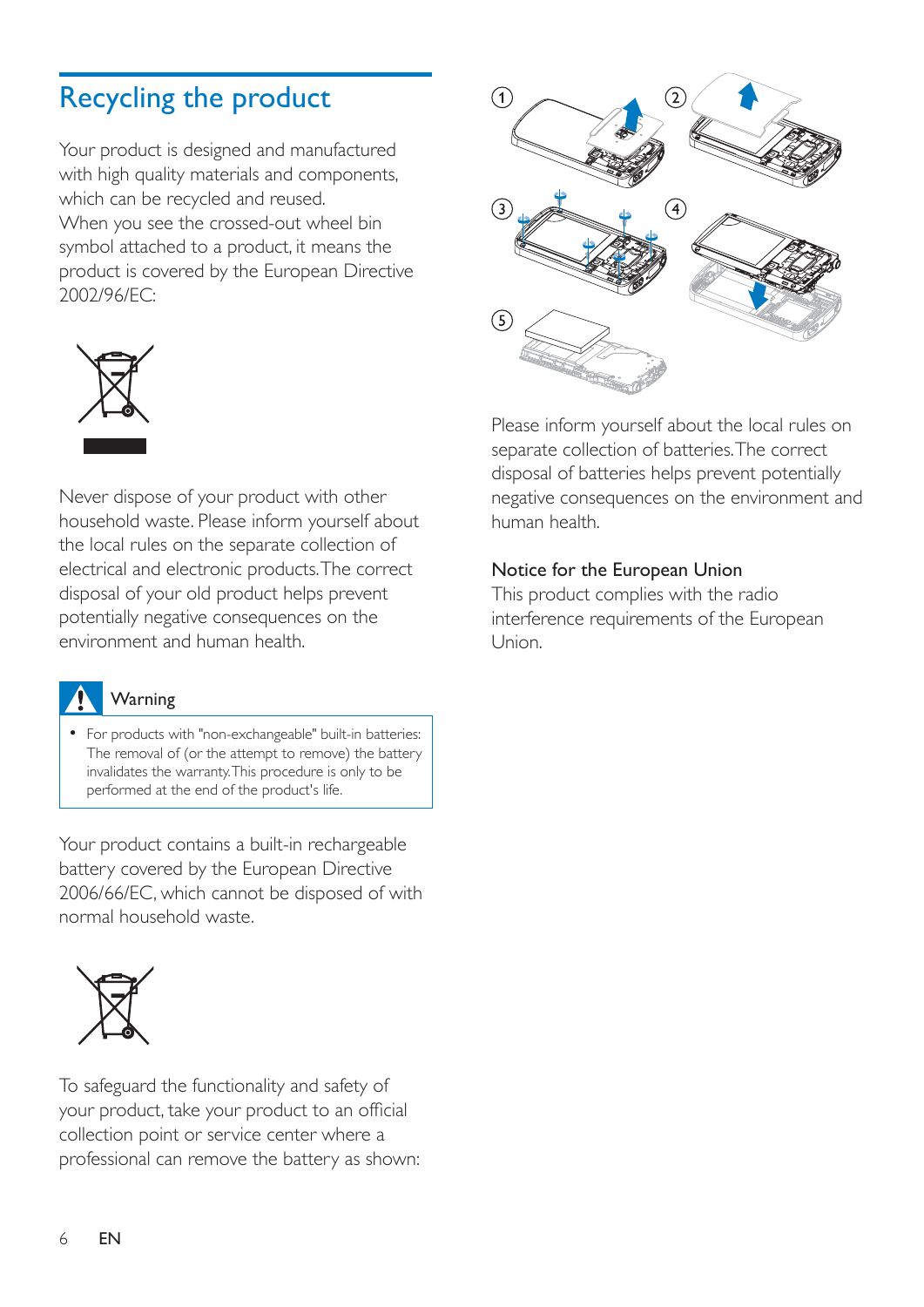## <span id="page-8-0"></span>2 Your new player



 The images serve as reference only. Philips reserves the right to change color/design without notice.

## <span id="page-8-1"></span>What's in the hox

Make sure that you have received the following items: Player



Earphones



USB cable



Quick start guide



Safety and Warranty sheet



### <span id="page-8-2"></span>PC software loaded on the player

VIBE comes with the following PC software:

- Philips Songbird (helps you update the firmware of the player, and manage your music library on a PC and the player).
- Philips Media Converter (helps you convert videos to the file type that is supported on the player, and transfer the converted files to the player).

### To getPhilips SongbirdandPhilips Media Converter online,

 On your PC, go to [www. philips.com/](http://www.philips.com/Songbird) [Songbird](http://www.philips.com/Songbird) or [www.philips.com/support](http://www.philips.com/support).

### <span id="page-8-3"></span>Files loaded on the player

The following files are loaded on VIBE:

- User manual
- Frequently asked questions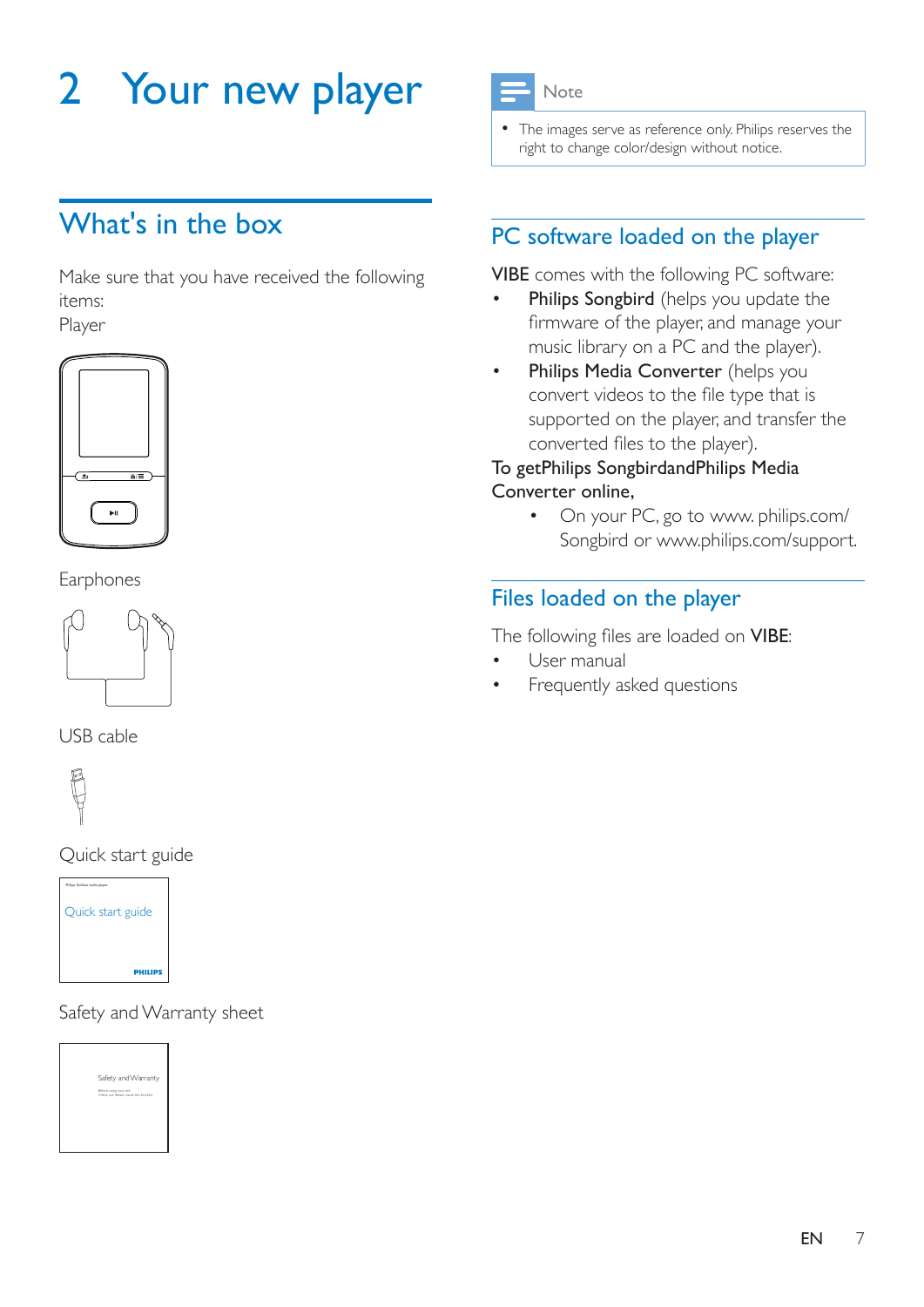### <span id="page-9-0"></span>**Overview**

### <span id="page-9-1"></span>**Controls**



### $\textcircled{1}$

- Press and hold: Switch the player on or off
- Press: Select options, or start/pause/ resume play

### $(2)$  Display

### $\circ$  a/ $\equiv$

- Press: Show options menu
- Press and hold: Lock/unlock all buttons
- $\circ$   $\circ$ 
	- 3.5-mm headphone connector
- $\binom{5}{5}$   $\frac{9}{5}$  / $\frac{3}{5}$ 
	- on the list of options:

Press: Skip to the previous/next option Press and hold: Show the initial of current option in a list of options that are sorted by alphabet

 on the play screen: Press: Increase/decrease the volume Press and hold: Increase/decrease the volume quickly

 $\bullet_{\circ}^{\circ}\circ$  /  $\circ_{\circ}^{\circ}\bullet$ 

on the play screen:

Press: Skip to the next/previous file Press and hold: Fast forward or rewind within current file

### f RESET

 Press the hole by using the tip of a ball pen when the screen does not respond to the pressing of keys

### $(7)$

 USB connector for power charging and data transfer

### $(8)$  5

- Press: Back one level
- Press and hold: Return to the Home screen

### <span id="page-9-2"></span>Home screen

| Menu           | Mode                          | То                                                                                                                 |
|----------------|-------------------------------|--------------------------------------------------------------------------------------------------------------------|
| Л              | Music                         | play audio files                                                                                                   |
| ◫              | Video                         | watch videos                                                                                                       |
| 図              | <b>Pictures</b>               | view pictures                                                                                                      |
| 韵              | FM<br>radio<br>Folder<br>view | tune in to the FM radio;<br>record from the FM radio<br>(available with some<br>versions)<br>view files in folders |
| ά              | Settings                      | customize the settings of<br><b>VIBE</b>                                                                           |
| $\circledcirc$ | Now<br>playing                | show current play screen                                                                                           |

### **Navigate from the Home screen**



 From the Home screen, you can access functional menus by pressing the navigation buttons  $\mathbf{P}$  /  $\mathbf{G}$  and  $\mathbf{H}$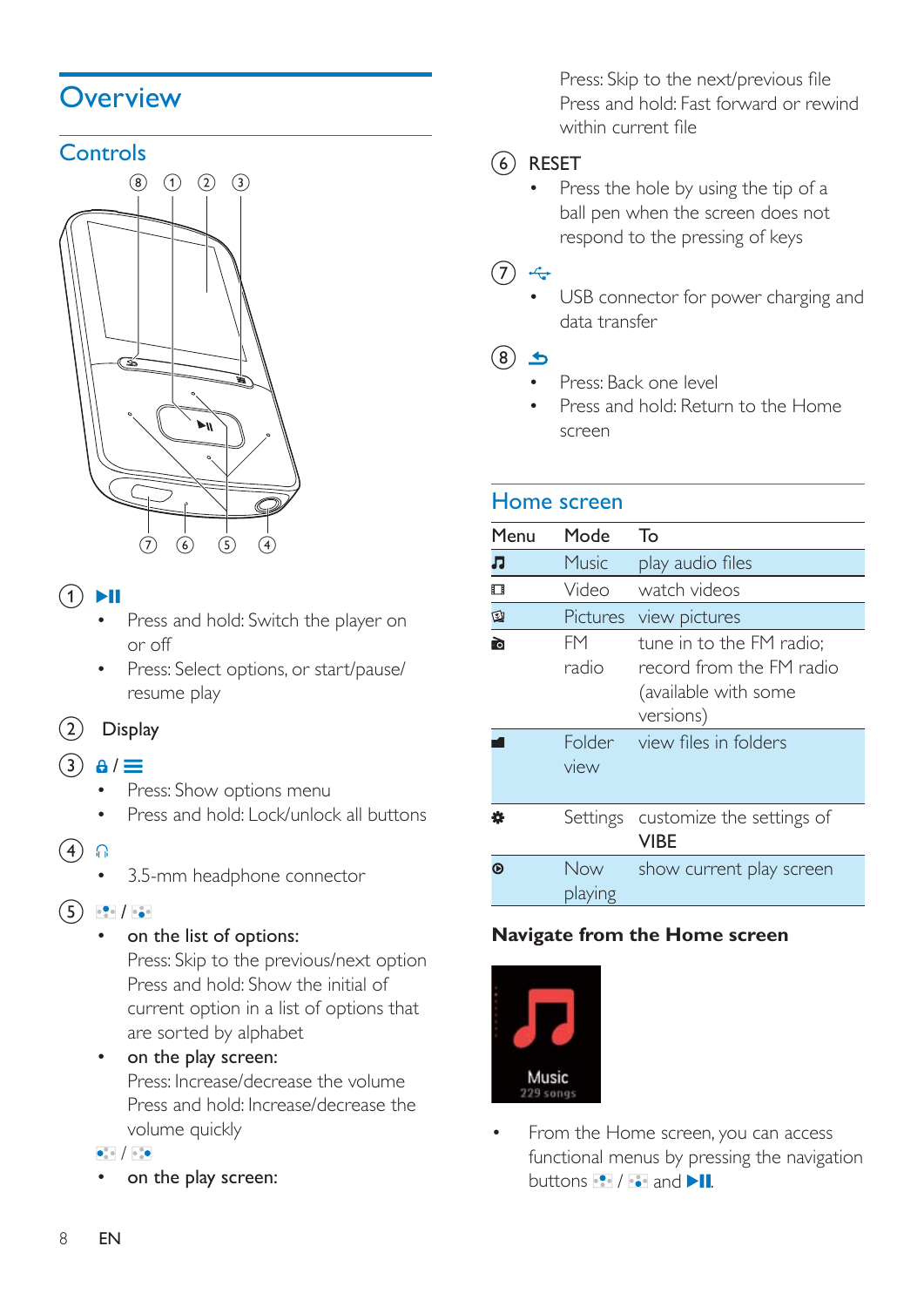To go back to previous screens, press  $\triangle$ repeatedly; or, press and hold  $\blacktriangle$  to return to the Home screen.

### Switch between the Home screen and play screen

### On the Home screen,

During music play or radio play,

- Press  $\odot$  :
- Alternatively, press  $\equiv$  and select [Now playing] or[Last played].

### On the play screen,

• Press and hold  $\triangle$ .

### **Select a theme**

### To select a theme for the display,

On the Home screen, press  $\equiv$  and select [Theme].

### <span id="page-10-0"></span>Lock/unlock the keys

When the player is on, use the lock to prevent accidental operation.

- Press and hold  $\theta$  /  $\equiv$  to lock or unlock the keys.
	- » All buttons except the volume keys are locked and a lock icon is displayed.

### <span id="page-10-1"></span>**SafeSound**

With the earphones, SafeSound allows you to listen to music in a safe way.

When you listen to music through the earphones, the sound pressure on your ears is estimated<sup>1</sup> based on the electrical characteristics of the player and earphones. Then, the estimate is compared against the reference levels² of sound pressure. As a result, icons of different colors can be displayed to indicate status of sound pressure and the levels of risks to hearing damage.

|                 | Level of sound           | Maximum duration |
|-----------------|--------------------------|------------------|
|                 | pressure                 |                  |
| <b>eg</b>       | more than 90<br>decibels | 30 minutes a day |
| <sup>.60)</sup> | 85 to 90 decibels        | 2 hours a day    |
|                 | 80 to 85 decibels        | 5 hours a day    |

6O'

### safe more than 5 hours a day

### Tip

- 'The methodology is based on European norm (50332-1/2).
- <sup>2</sup>The reference levels come from the minimum requirement for health and safety that the European directive 2003/10/EC provides for the noises exposed to individuals.

### **Use the SafeSound**

- 1 Make sure that you have plugged the earphones into the player.
- 2 On the music play screen, press  $\mathbb{R}$  /  $\mathbb{R}$ . → The volume screen is displayed.
- $3$  On the volume screen, press  $\cdot$  to select the SafeSound options.

### Tip

 [For the information about SafeSound options, see](#page-24-3)  ['SafeSound'](#page-24-3) (see 'SafeSound' on page [23\)](#page-24-3).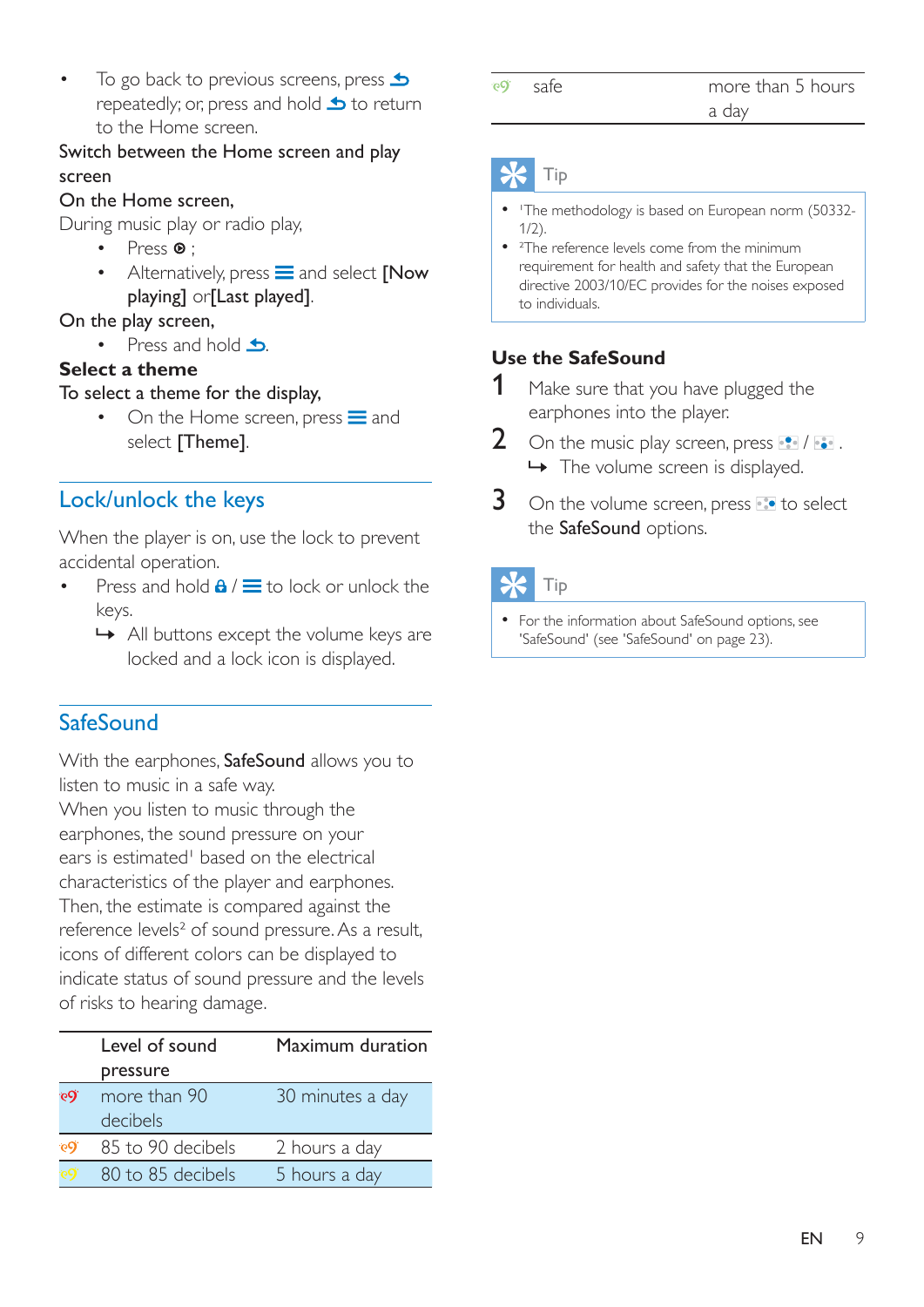## <span id="page-11-0"></span>3 Get started

## <span id="page-11-1"></span>Charge power

VIBE has a built-in battery that can be charged through the USB socket of a computer. Connect VIBE to a PC by using the USB cable.



#### Note

- When you connect VIBE to a computer, you are briefly prompted to select: [Charge & transfer] or [Charge & play].
- VIBE automatically applies [Charge & transfer], if no new selection is made.

#### Battery level indication

- When the battery is low, the low battery screen is displayed repeatedly.
- When the charging process is complete,  $\Phi$  is displayed.



• Rechargeable batteries have a limited number of charge cycles. Battery life and number of charge cycles vary by use and settings.

## <span id="page-11-2"></span>Switch the player on or off

Press and hold  $\blacktriangleright$  II until the player is switched on or off.

### <span id="page-11-3"></span>Automatic standby and shut-down

The player has an automatic standby and shutdown feature that can save battery power. After 10 minutes in idle mode (no play, no button is pressed), the player switches off.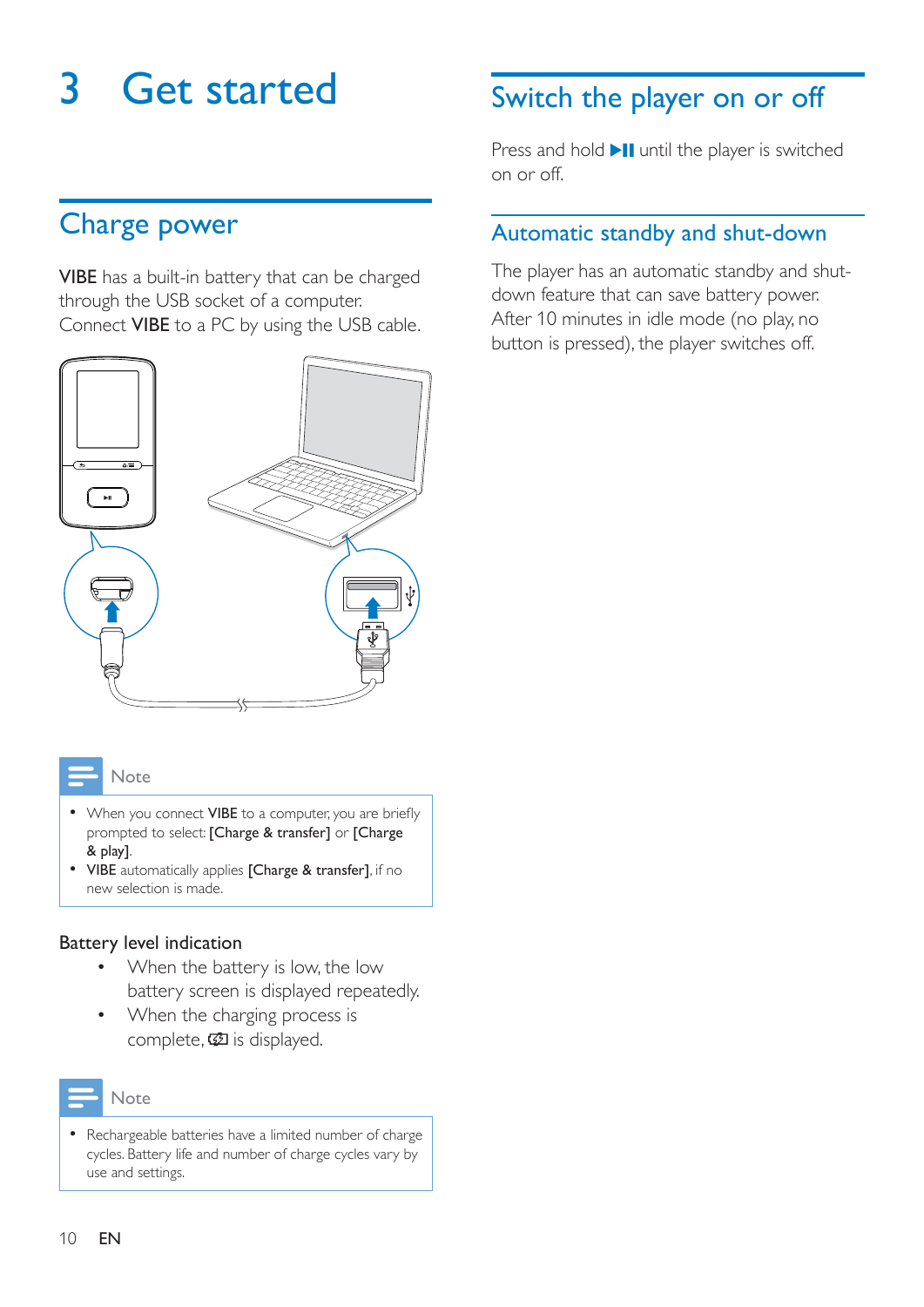## <span id="page-12-0"></span>4 Music

### <span id="page-12-1"></span>Transfer music to the player



You can transfer music from your PC media library to VIBE in the following ways:

- [Sync through Philips Songbird](#page-27-0) (see 'Sync with PC music library through Philips Songbird' on page [26](#page-27-0)); With the media management software, you can access online music stores, create playlists, or edit your music collection by song information.
- Drag and drop music files in Windows Explorer. By doing so, you can organize your music collection by file folder.

### To drag and drop music files in Windows Explorer,

- **1** Connect **VIBE** to a PC.
- 2 On the PC, under My Computer or Computer,
	- select VIRE and create file folders
- $3$  On the PC, drag and drop music files to the file folders on VIBE.
	- Alternatively, drag and drop file folders from the PC to VIBE.

## <span id="page-12-2"></span>Find music on the player

On VIBE, you can find music by song information, playlist, or file folder, With Superscroll, you can quickly browse through the music library by initial.

### <span id="page-12-3"></span>Find music by song information

In  $\Pi$ , songs are sorted by metadata or ID3 tag under different collections: [All songs], [Artists], [Albums], or [Genres].

### [All songs]

 Songs are sorted by song title in alphabetical order.

### [Artists]

- Songs are sorted by artist in alphabetical order;
- Under each artist, songs are sorted by album in alphabetical order.

### [Albums]

 Songs are sorted by album in alphabetical order.

### [Genres]

 Songs are sorted by genre, such as pop, rock.

### <span id="page-12-4"></span>Find music by playlist

In  $\pi$  > [Playlists], find the playlist that you transfer from the PC media library.

### <span id="page-12-5"></span>Find music by file folder

In  $\blacksquare$ , find music by file folder.

### <span id="page-12-6"></span>**Superscroll**

In a list of options that are sorted by alphabet, Superscroll allows you to browse the options by initial.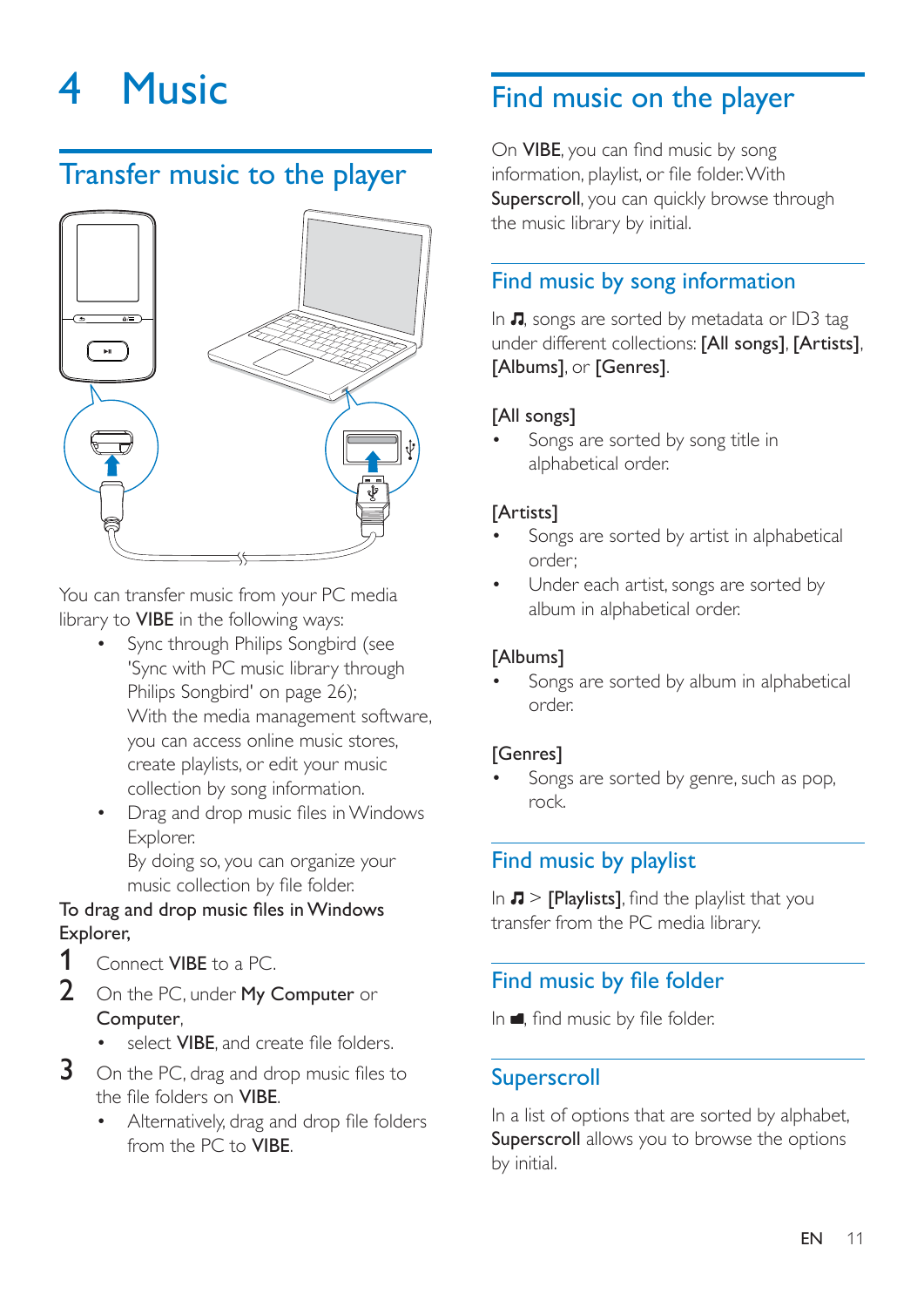- Press and hold  $\bullet$  /  $\bullet$  to start Superscroll.
	- » On the screen, you can see the initials of current options.



## <span id="page-13-0"></span>Play music

You can start play from a song, or play an entire album or artist.

### To start play from a song,

- 1 Select a song.
- 2 Press  $\blacktriangleright$ II to start play.
	- » Play starts from current song.

### To play the entire album or artist,

- **1** Select an album or artist.<br>**2** Press  $\equiv$  > **FP** Prav all
- $Press \equiv >$  [Play all].
- $3$  Press  $\blacktriangleright$ II to start play.

### On the play screen,

- Press **>II** to pause and resume play.
- To go to the previous screen, press  $\triangle$ .
	- $\rightarrow$  The play screen returns a few seconds later.
	- » On the play screen, you can see the file information and play status.

### To adjust the volume,

- $\bullet$  On the play screen, press  $\bullet$  /  $\bullet$ .
- To select a music file on the play screen, • Repeatedly press • / ...
- To rewind or fast forward within current song,
	- On the play screen, press and hold  $\bullet$  $/$  . .

### <span id="page-13-1"></span>Play from the same collection

During the song play, you can switch to a collection the same as that of current song.

- [Play mode].
- 2 In [Play music from...], select  $[...$  this artist], [… this album], or [… this genre]. Press **>II**.
	- » You start to play current artist, album, or genre.

### To play all the songs on the player,

- 1 On the play screen, press  $\equiv$  and select [Play mode].
- 2 In [Play music from...], select  $[All$  songs]. Press **II**

### <span id="page-13-2"></span>Select play options

On the play screen, press  $\equiv$  to select play options, such as [play mode, sound settings, and](#page-24-0)  [sleep timer](#page-24-0) (see 'Settings' on page [23](#page-24-0)).

## <span id="page-13-3"></span>**Playlists**

On the players, you can find the following playlists:

- playlists that you transfer from the PC media library;
- three playlists-on-the-go for you to add songs on the player.

### <span id="page-13-4"></span>Add songs to a playlist-on-the-go

### To add current song,

- **1** Select or play a song.
- $2$  On the list of songs or play screen,
	- $press \equiv$  and select [Add to playlist].
- **3** Select a playlist-on-the-go. Press  $\blacktriangleright$ II.
	- » You save current song to the playlist.

### To add an album or artist,

- **1** Select an album or artist.
- 2 On the list of albums or artists,
	- $pres \equiv$  and select [Add to playlist].
- **3** Select a playlist-on-the-go. Press  $\blacktriangleright$ II.
	- » You save the album or artist to the playlist.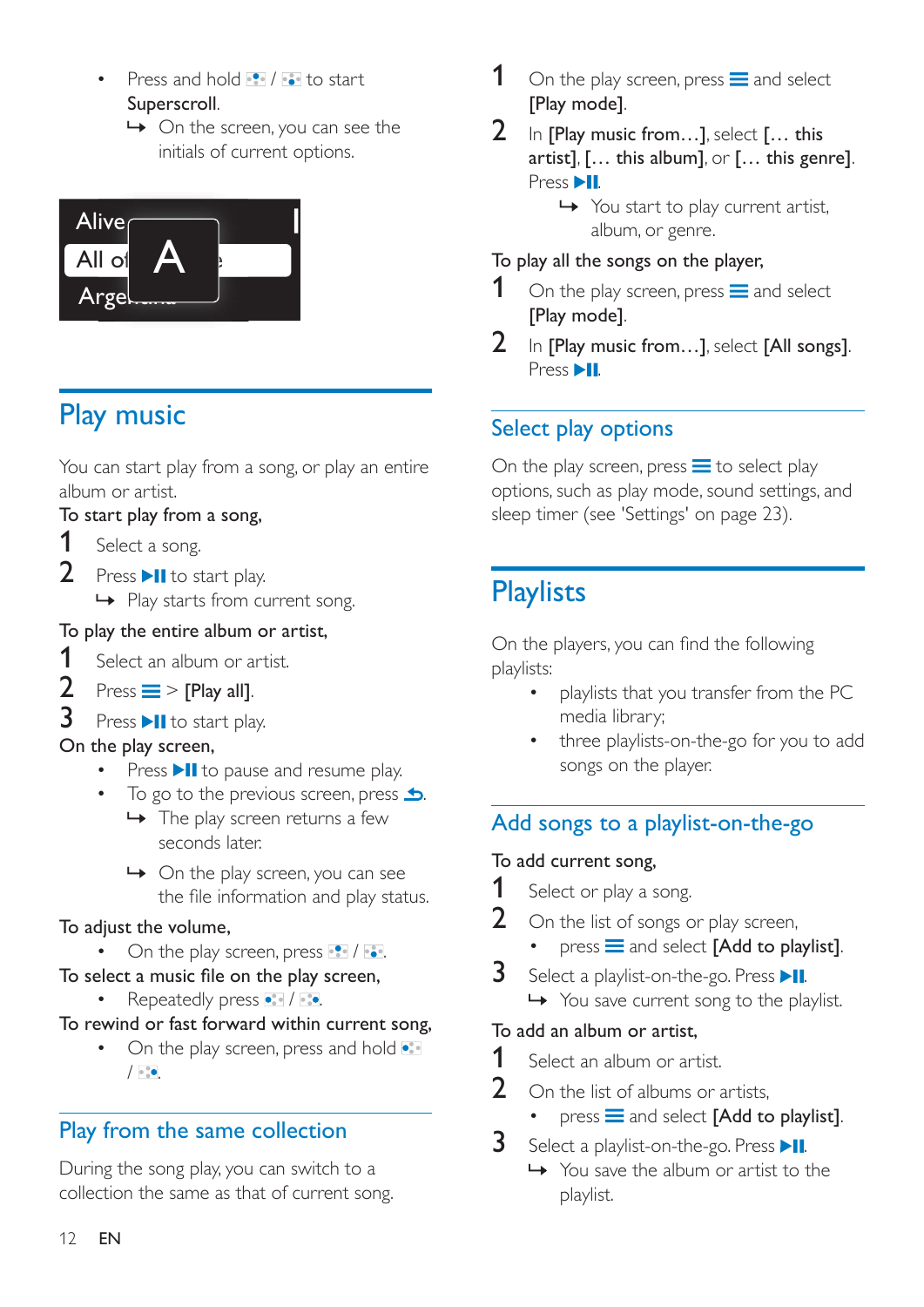### <span id="page-14-0"></span>Remove songs from a playlist-on-thego

### Remove current song from a playlist

- 1 On the play screen, press  $\equiv$  > [Remove from Playlist].
- 2 Select a playlist-on-the-go. Press  $\blacktriangleright$ II.
	- » You remove current song from the selected playlist.

### Remove all the songs in a playlist

- **1** Go to a playlist-on-the-go.<br>**2** In the list of options, press
- In the list of options, press  $\equiv$  and select [Clear playlist].
- $3$  Press  $H$ .
	- » You remove all the songs from current playlist.

## <span id="page-14-1"></span>Delete songs from the player

### To delete current song during play,

- $\bullet$  On the play screen, press  $\equiv$  and select [Delete].
	- » Current song is deleted from the player.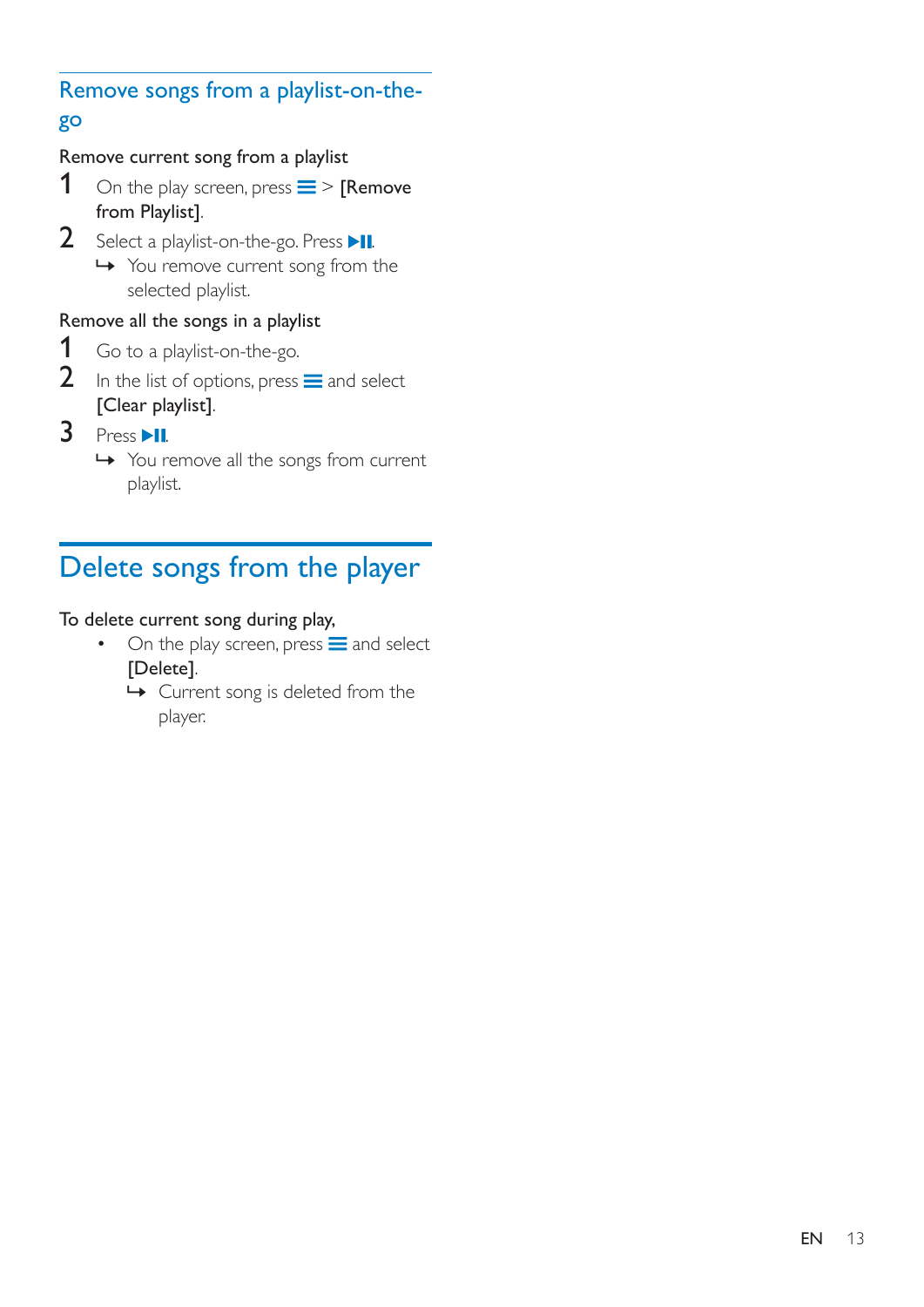## <span id="page-15-0"></span>5 Audiobooks

Go to  $\sqrt{ }$  > [Audiobooks] to play books in audio formats that you have downloaded from [www.audible.com.](http://www.audible.com)

### <span id="page-15-1"></span>Sync audio books to the player

From [www.audible.com,](http://www.audible.com) download and install the AudibleManager software on your PC. Through the software, you can

- download audiobooks from [www.](http://www.audible.com) [audible.com](http://www.audible.com) to your PC library of audio books;
- sync the audiobooks to your player.

### <span id="page-15-2"></span>Install AudibleManager on the PC

- 1 Connect your PC to the Internet.
- **2** From [www.audible.com,](http://www.audible.com) download the AudibleManager software for MP3/ MP4 players.
- **3** Install the software on your PC:
	- On the setup screen, select Philips GoGear (selected models) from the drop-down list of listening devices;



 Follow onscreen instructions to complete the installation.

### <span id="page-15-3"></span>Download audiobooks to the PC

Connect your PC to the Internet.

- 2 Launch AudibleManager on your PC.<br>3 On AudibleManager click the My Lib
- On AudibleManager, click the My Library Online button to connect to [www.audible.](http://www.audible.com) [com.](http://www.audible.com)
- 4 Select and download audio books:
	- Log in to your account with [www.](http://www.audible.com) [audible.com;](http://www.audible.com)
	- Download audio books in the format  $of 4$  or  $\theta$ 
		- » The downloaded books are automatically added to your library on AudibleManager.

### <span id="page-15-4"></span>Sync to the player

- 1 Launch AudibleManager on your PC.
- 2 Connect the player to the PC. Wait till the player is recognized by AudibleManager.

### 3 On AudibleManager, click Add to Device.

The first time you connect the player to AudibleManager, activate the player as prompted.



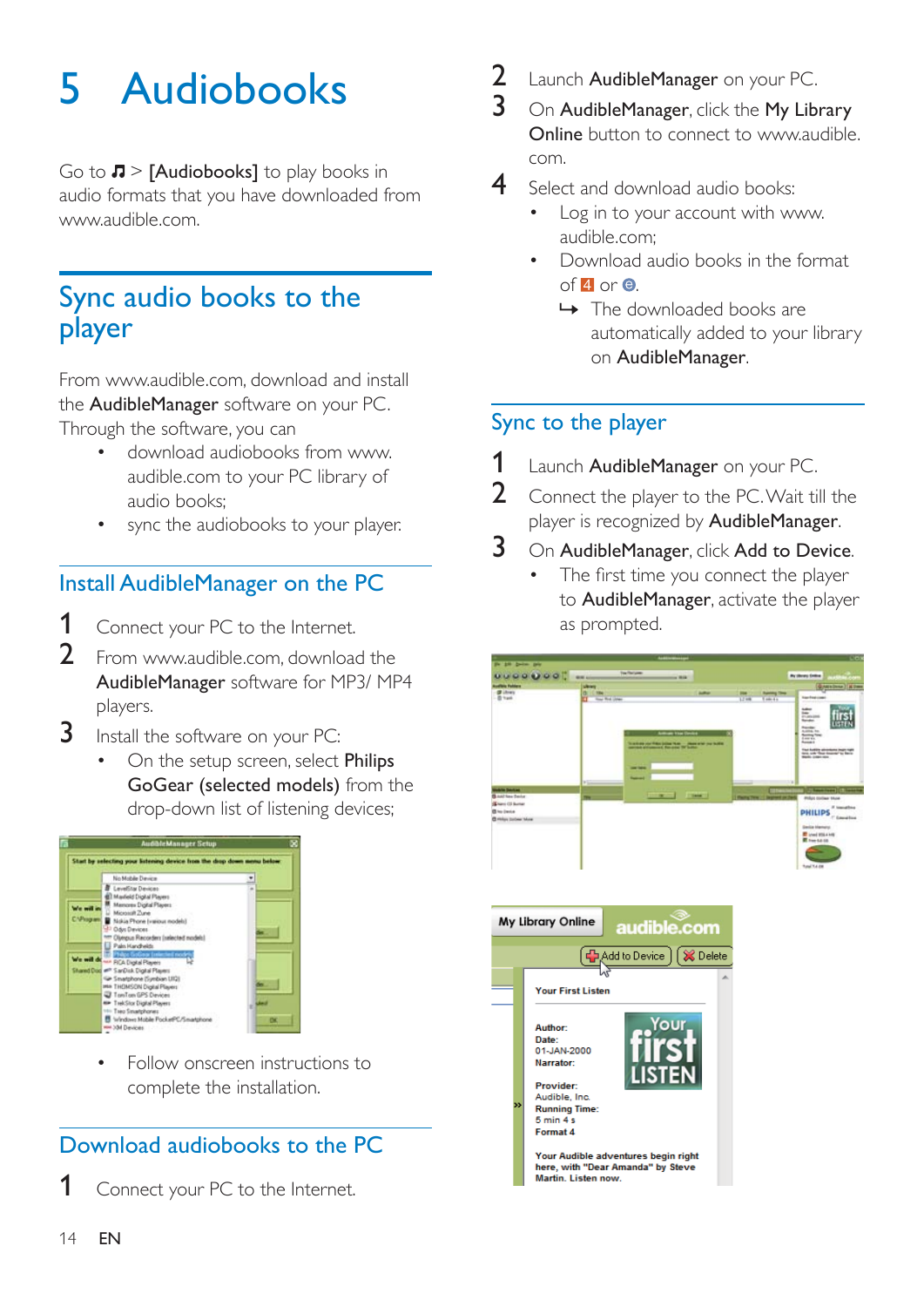### To check the audio books transferred to the player,

See the player pane on **AudibleManager**.

• If necessary, click Refresh Device.

## <span id="page-16-0"></span>Find audiobooks on the player

In  $\pi$  > [Audiobooks], audiobook files are organized by book title or author.

### [Books]

 Books are sorted by book title in alphabetical order.

### [Authors]

 Books are sorted by author in alphabetical order.

## <span id="page-16-1"></span>Play audiobooks

- Select a book.
- 2 Press  $\blacktriangleright$  II to start play.
	- $\rightarrow$  On the play screen, you can see the book information and play status.

### On the play screen,

- Press  $\blacktriangleright$  II to pause and resume play.
- $\bullet$  To go to the previous screen, press  $\bullet$ .

### To skip titles or sections during play,

- 1 On the play screen, press  $\equiv$  > [Navigation] mode]. Select [Titles] or [Section].
- 2 On the play screen, press  $\bullet$  /  $\bullet$ .

## <span id="page-16-2"></span>Use bookmarks

On an audiobook, you can add up to 10 bookmarks to the play time. Start play from the bookmarked play time as needed.

### To add a bookmark,

- 1 On the play screen, press  $\equiv$  and select [Bookmarks] > [Add bookmark].
- 2 Select a location.

← Current play time is added to the location in the list of bookmarks.

### To play from a bookmarked play time,

- On the play screen, press  $\equiv$  and select [Bookmarks] > [Go to bookmark]. Select an option.
	- → Play starts from the selected play time.

### To delete a bookmark,

- On the play screen, press  $\equiv$  and select [Bookmarks] > [Delete bookmark]. Select an option.
	- » You remove the play time from the list of bookmarks.

### <span id="page-16-3"></span>Delete audiobooks from the player

- On the play screen, press  $\equiv$  > [Delete Audiobook].
	- » Current audiobook is deleted from the player.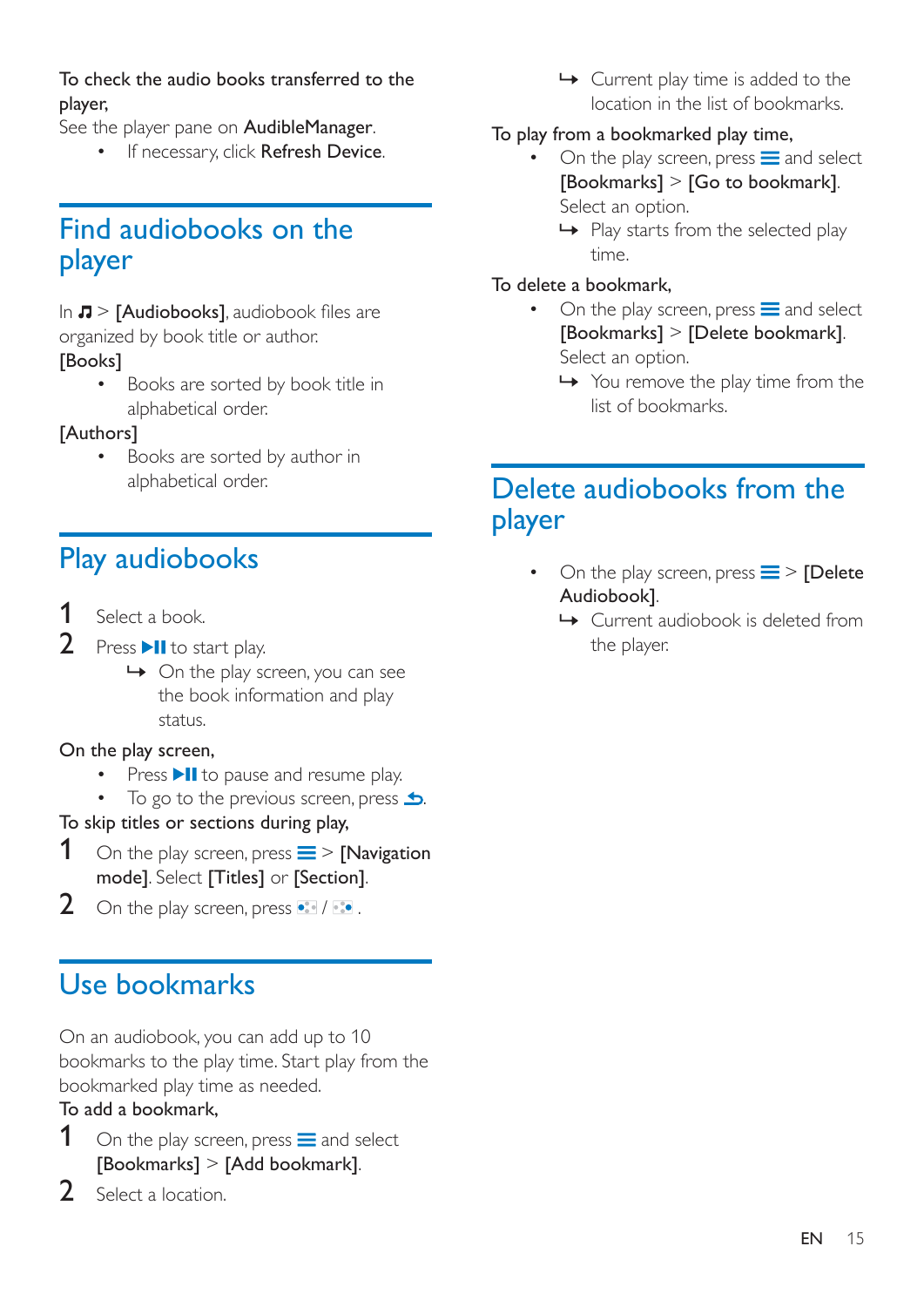## <span id="page-17-0"></span>6 Videos

## <span id="page-17-1"></span>Transfer videos to the player

You can transfer videos to the player in two ways:

 Transfer through Philips Media Converter;

With the video converter software, you can convert videos to the file type that is supported on the player, and transfer the converted files to the player.

Drag and drop video files (.smy files) in Windows Explorer. By doing so, you can organize your video collection by file folder.

### <span id="page-17-2"></span>Install Philips Media Converter



## time

When you connect VIBE to a PC for the first time, a pop-up screen is displayed:

- **1** Select your language and country.
- 2 Follow the onscreen instructions to complete the installation.



#### Note

 The installation requires you to agree to the license terms.

If the pop-up screen is not displayed automatically:

- 1 On the player, make sure that you have selected the following options:
	- In  $\ast$  > [CD installer], select [Enable].
- 2 On the PC, select My Computer (Windows XP / Windows 2000) / Computer (Windows Vista / Windows 7).  $\rightarrow$  The Philips Songbird drive is displayed.
- 3 To install Philips Media Converter, doubleclick PMCsetup.exe in the Philips Songbird drive.

### Note

 The installation requires you to agree to the license terms.

### <span id="page-17-3"></span>Use Philips Media Converter

- 1 On your PC, launch Philips Media Converter.
- 2 Connect the player to the PC by using the USB cable.
	- Wait until the player is recognized by Philips Media Converter.

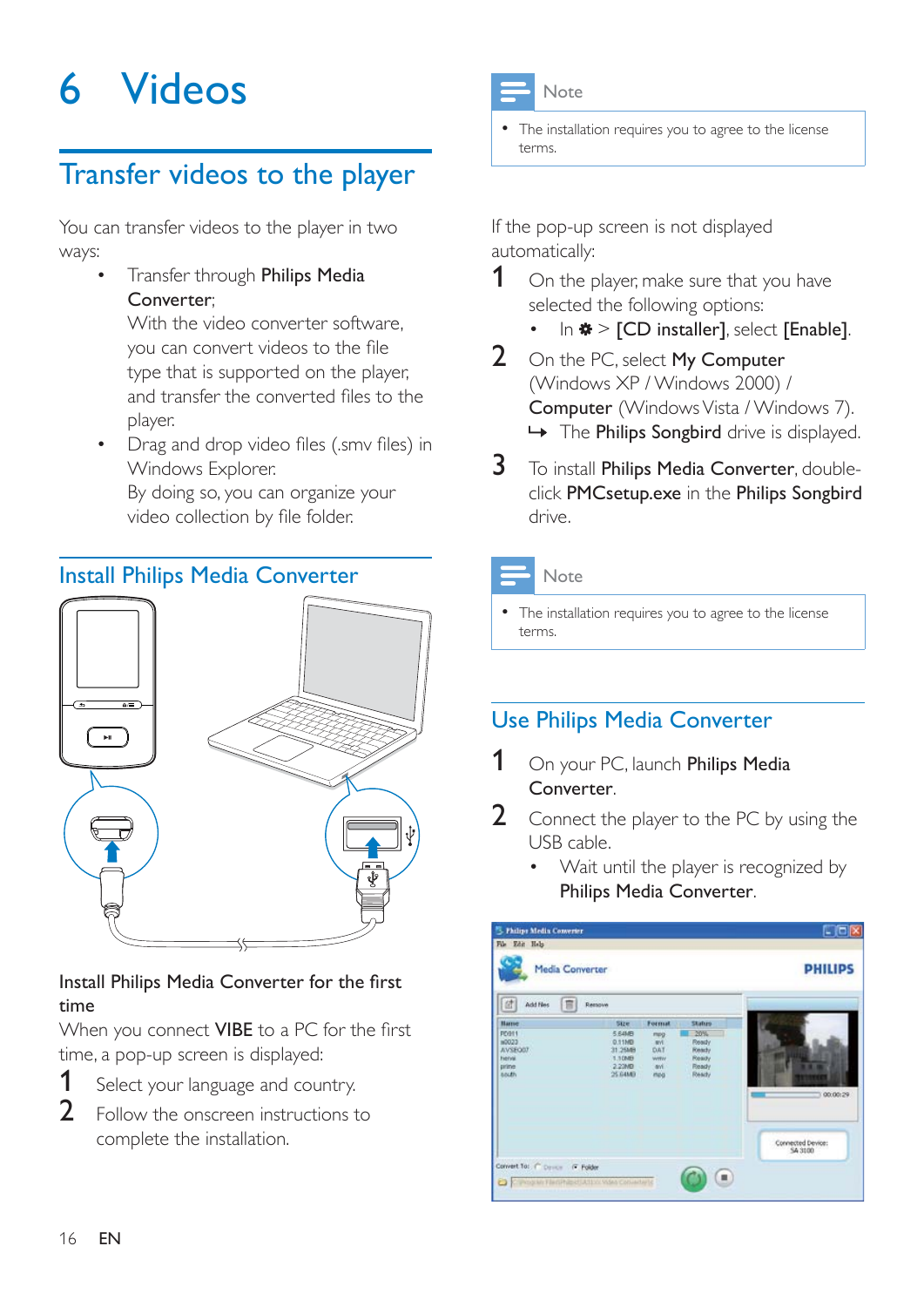- 3 In Philips Media Converter, add videos from your PC library:
	- $\bullet$   $C$  lick  $\boxplus$ 
		- » The video is added to the list of files for conversion and transfer.
	- To remove a video from the list of files.  $click$   $\blacksquare$
- $4$  In Philips Media Converter, start the file conversion and transfer:
	- $\bullet$   $C$  lick  $\circledcirc$

## <span id="page-18-0"></span>Find videos on the player

### Find videos by file name

- $\cdot$  Go to  $\Box$ 
	- $\rightarrow$  Videos are listed by file name in alphabetical order.

### Find videos by file folder

- $\cdot$  Go to  $\blacksquare$ .
	- $\rightarrow$  Videos are organized by file folder as on the PC.

## <span id="page-18-1"></span>Play videos

- 1 Select a video.
- 2 Press  $\blacktriangleright$  II to start play.  $\rightarrow$  The video plays in the landscape view.

### On the play screen,

• Press II to pause and resume play.

### To select a video file on the play screen,

• Repeatedly press  $\bullet$  /  $\bullet$ .

To rewind or fast forward within current video,

• On the play screen, press and hold •  $/$  ...

## <span id="page-18-2"></span>Delete videos from the player

- Select or play a video.
- 2 On the list of videos or play screen,
	- $\bullet$  press  $\equiv$  and select [Delete video].

 » Current video is deleted from the player.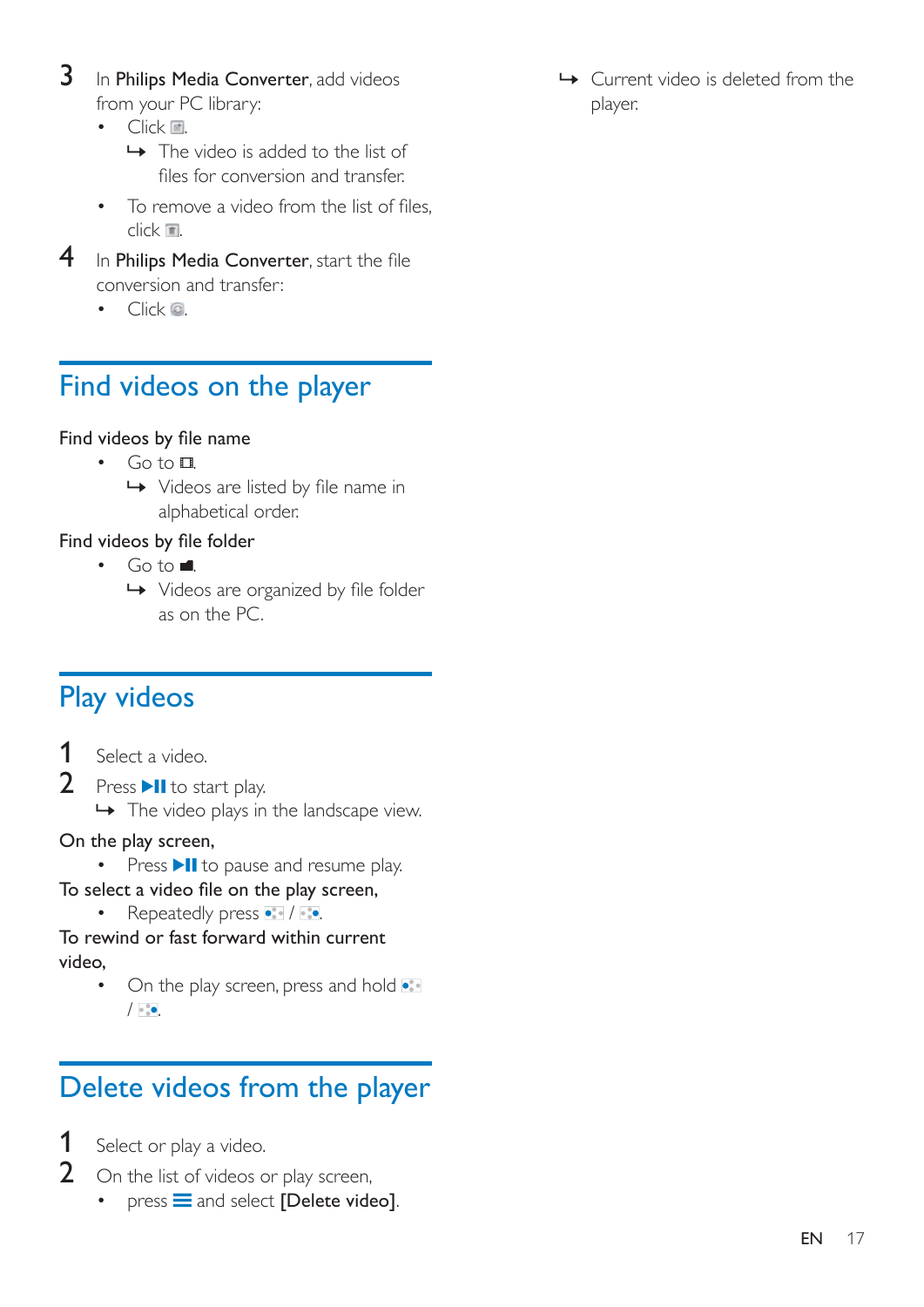## <span id="page-19-0"></span>**Pictures**

## <span id="page-19-1"></span>Add pictures to the player

- Connect VIBE to a computer.
- 2 On the PC, under My Computer or Computer,
	- select **VIBE** and create file folders.
- $3$  On the PC, drag and drop files to the file folders on the VIBE.
	- Alternatively, drag and drop file folders from the PC to VIBE.



### <span id="page-19-2"></span>Find pictures on the player

#### Find pictures by file name

- $\cdot$  Go to  $\circledast$ 
	- $\rightarrow$  Pictures are listed by file name in alphabetical order.

#### Find pictures by file folder

- $Go to \blacksquare$ 
	- $\rightarrow$  Pictures are organized by file folder as on the PC.

## <span id="page-19-3"></span>View pictures

- $\bullet$  On the list of pictures, press  $\bullet$  /  $\bullet$ and  $\blacktriangleright$  **II** to select a picture.
	- $\rightarrow$  The picture is displayed in the landscape view.

#### On the play screen,

 $\cdot$  Press  $\cdot$  /  $\cdot$  to select a picture.

### <span id="page-19-4"></span>Start a slideshow

- $\cdot$  When you view pictures, press  $\blacktriangleright$  **II** to start a slideshow.
	- » Pictures play one by one.

### <span id="page-19-5"></span>Select play options

On the play screen, press  $\equiv$  to select play options:

In [Slideshow settings], select your options for slideshow:

| [Time per<br>slide] | Select the time interval between<br>two slides.     |  |
|---------------------|-----------------------------------------------------|--|
| [Repeat]            | Play pictures in current folder<br>repeatedly.      |  |
| [Shuffle]           | Play pictures in current folder in<br>random order. |  |

### <span id="page-19-6"></span>Delete pictures from the player

- **1** Select or play a picture.
- $2$  On the list of pictures or play screen,
	- $pres \equiv$  and select [Delete picture]. » Current picture is deleted from the player.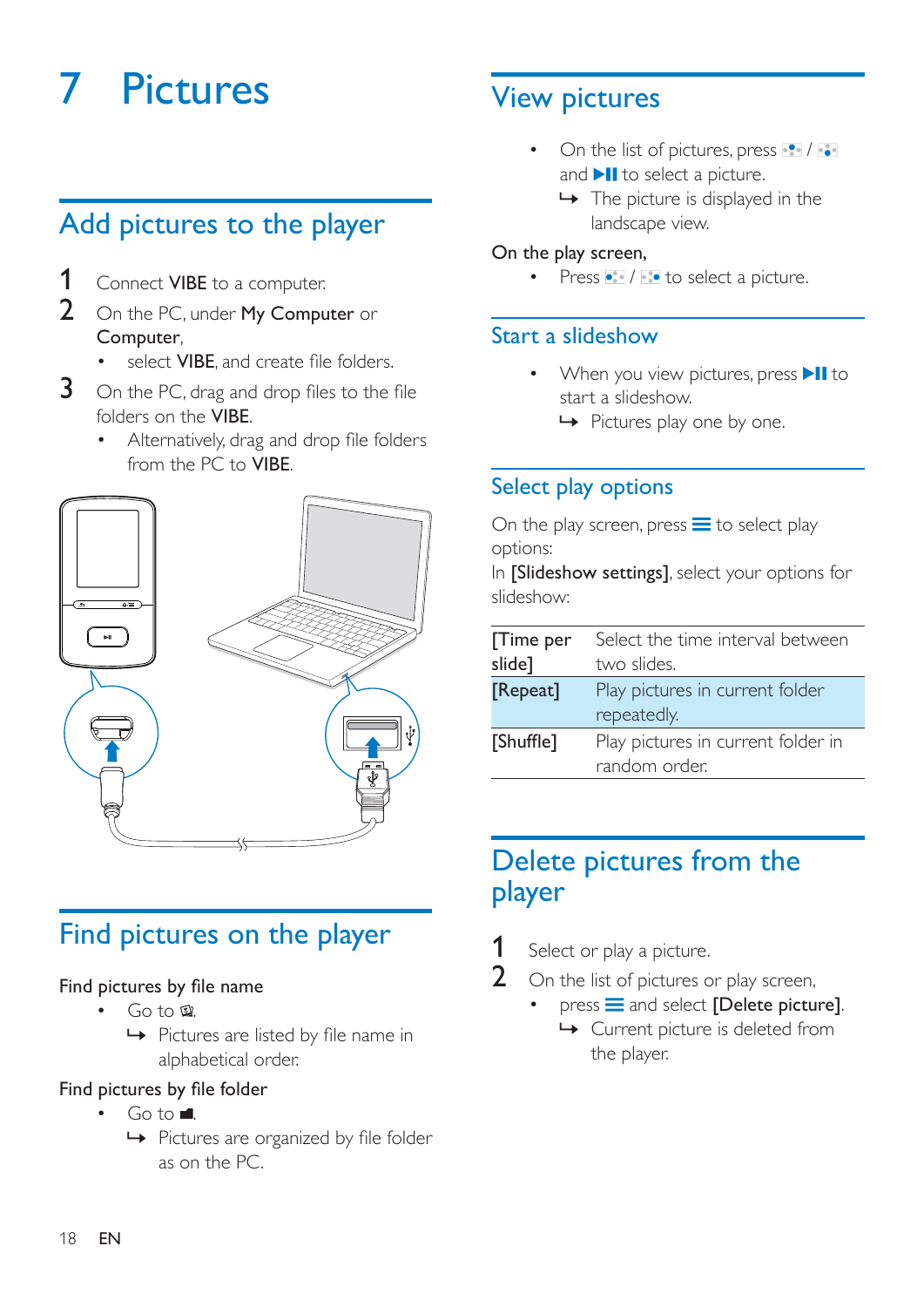## <span id="page-20-0"></span>8 FM radio

### Note

• Plug in the supplied earphones when you tune in to radio stations. The earphones double as antenna. For better reception, move the earphone cable in different directions.

## <span id="page-20-1"></span>Tune in to radio stations

### Auto tune

The first time you tune in to the radio, start Auto tune to search for stations.

**1** From the Home screen, go to  $\mathbf{a}$  > **[Auto** tune].

 $\rightarrow$  Up to 30 stations are stored as presets.

 $2$  Press  $\bullet$  or  $\bullet$  repeatedly to select a preset station. Press II to start play.

### To select a preset on the play screen,

• Press • or **Press • Press •** or **Press •** repeatedly.



### Tip

 When you move to a new place (such as a new city or country), restart auto tune for better reception.

#### Manual tune

Use Manual tune to search for a frequency or station.

**1** From the Home screen, go to  $\ge$ [Manual tune].

 $\rightarrow$  The last played station starts to play.

- 2 On the play screen, press and hold  $\bullet$  or  $\overline{\mathbb{R}^2_{\mathbb{R}}\bullet}$  .
	- » You tune in to the next station from current frequency.
	- For fine tuning, press or · repeatedly.

## <span id="page-20-2"></span>Store preset stations

On VIBE, you can store up to 30 preset stations.

- **1** Tune in to a radio station.<br>**2** On the play screen press
- On the play screen, press  $\equiv$  and select [Save to preset].
- 3 Press **to** or **to** to select a location in the list of presets. Press  $\blacktriangleright$ II.
	- » Current station is saved to the location.

### To remove a preset station,

- $1$  On the play screen or in the list of presets,  $p$ ress  $\equiv$  and select **[Clear preset]**.
	- $\rightarrow$  In the list of presets, current station is selected.
- Press **:** or **c** to select a station.
- 3 Press II. Select [Yes].
	- $\rightarrow$  The selected station is removed from the list of presets.

### To remove all preset stations,

- On the list of presets, press  $\equiv$  > [Clear all presets].
- 2 Select [Yes].
	- » All the stations are removed from the list of presets.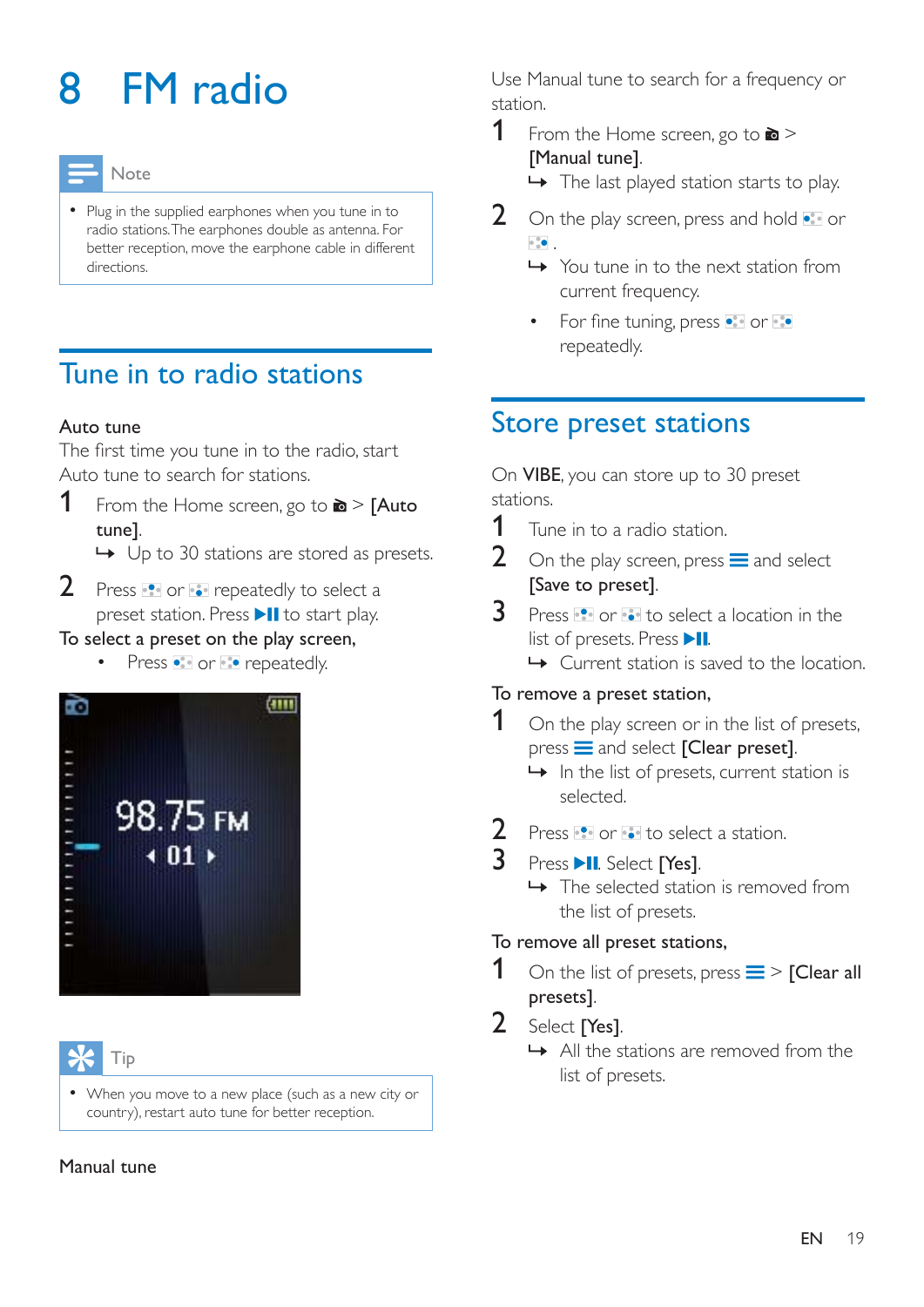## <span id="page-21-0"></span>Listen to the FM radio

- 1 Go to  $\ge$  [Presets].
- 2 Press **P** or **to** to select a preset station. Press II to start play.
	- $\cdot$  Press  $\triangle$  to select another preset station from [Presets]. Press >II to start play.
	- On the play screen, press  $\bullet\bullet$  or  $\bullet\bullet$  to select a preset.

### To adjust the volume,

- $\bullet$  On the play screen, press  $\bullet$  /  $\bullet$ .
- To mute or unmute the radio play,
	- $\bullet$  On the play screen, press  $\blacktriangleright$  II.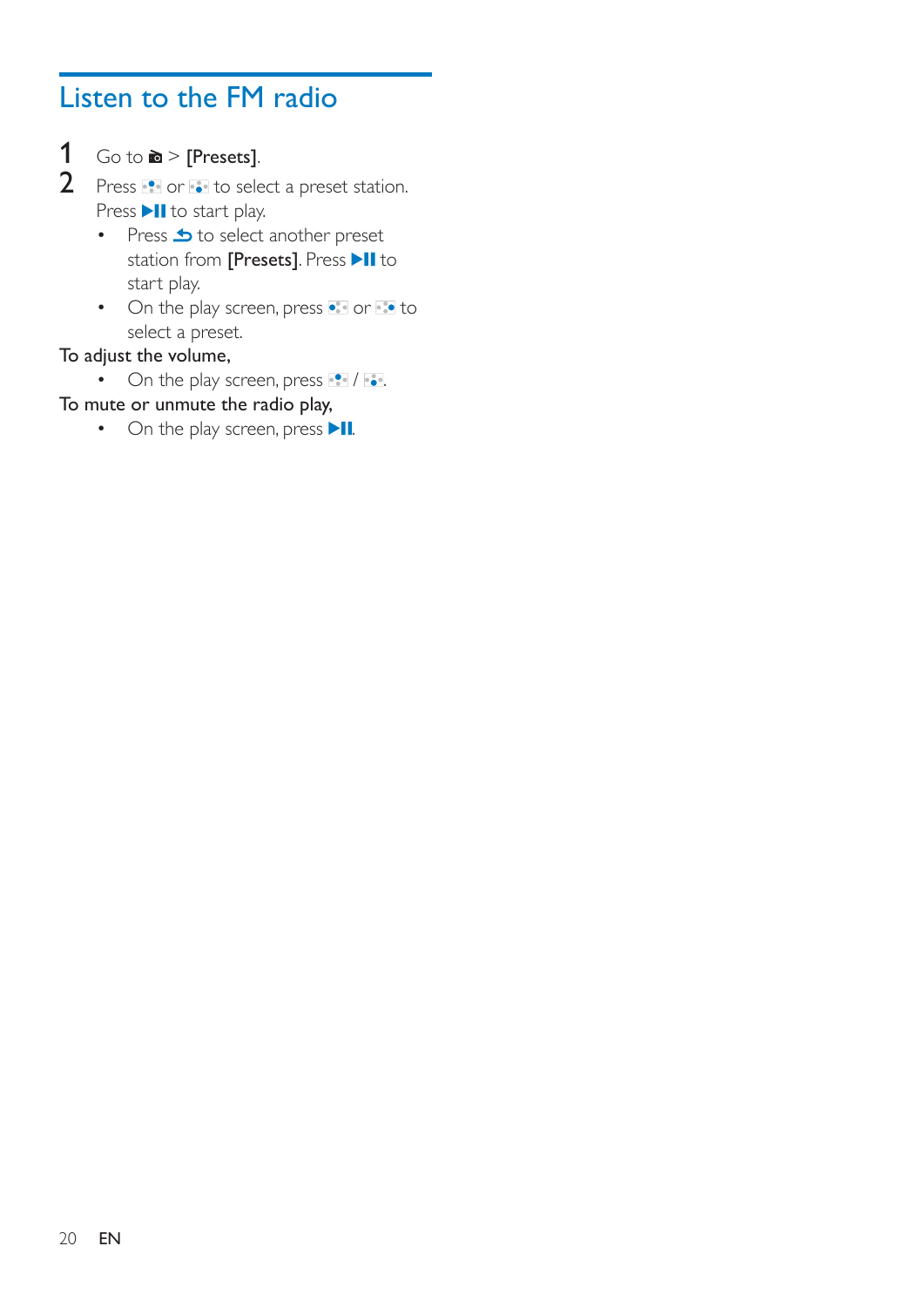## <span id="page-22-0"></span>9 Recordings

Go to  $\geq$  FM Recording to listen to the radio programs that you record from the FM radio.

## <span id="page-22-1"></span>Record from the FM radio

- **1** Tune in to a radio station.
- 2 On the play screen, select [Start FM radio recording] to start recording.
	- » You start recording from the FM radio.
- $3$  Press  $\blacktriangleright$ II to toggle between pause and record. Press **b** to stop.
- 4 Press [Yes] to save the recording.
	- $\rightarrow$  Recordings are saved to  $\geq$  [FM Recording]. (Filename format: FMRECXXX.WAV, where XXX is the recording number that is generated automatically.)

#### Note

 The feature of FM radio recording is available with some versions only. Refer to the onscreen menu of the player to find out which features are available to you.

## <span id="page-22-2"></span>Listen to FM radio recordings

- 1 In  $\ge$  [FM Recording], select a recording.
- Press >II to play your recording.
- To select a file on the play screen,
	- Repeatedly press / ...
- To rewind or fast forward within current file,
	- On the play screen, press and hold ...  $/$  .  $\sim$

### <span id="page-22-3"></span>Delete recordings from the player

- **1** Select or play a recording.
- $2$  On the list of recordings or play screen,
	- $press \equiv$  and select [Delete]. » Current recording is deleted from the player.

### To delete all the recordings on the player,

In [FM Recording], select [Delete all].

### <span id="page-22-4"></span>Upload your recordings to a computer

- 1 Connect VIBE to a computer.
- 2 On the PC, under My Computer or Computer,
	- select VIBE;
	- in VIBE, select recordings in Recordings > FM.
- $3$  Drag and drop the recording files to a location on the PC.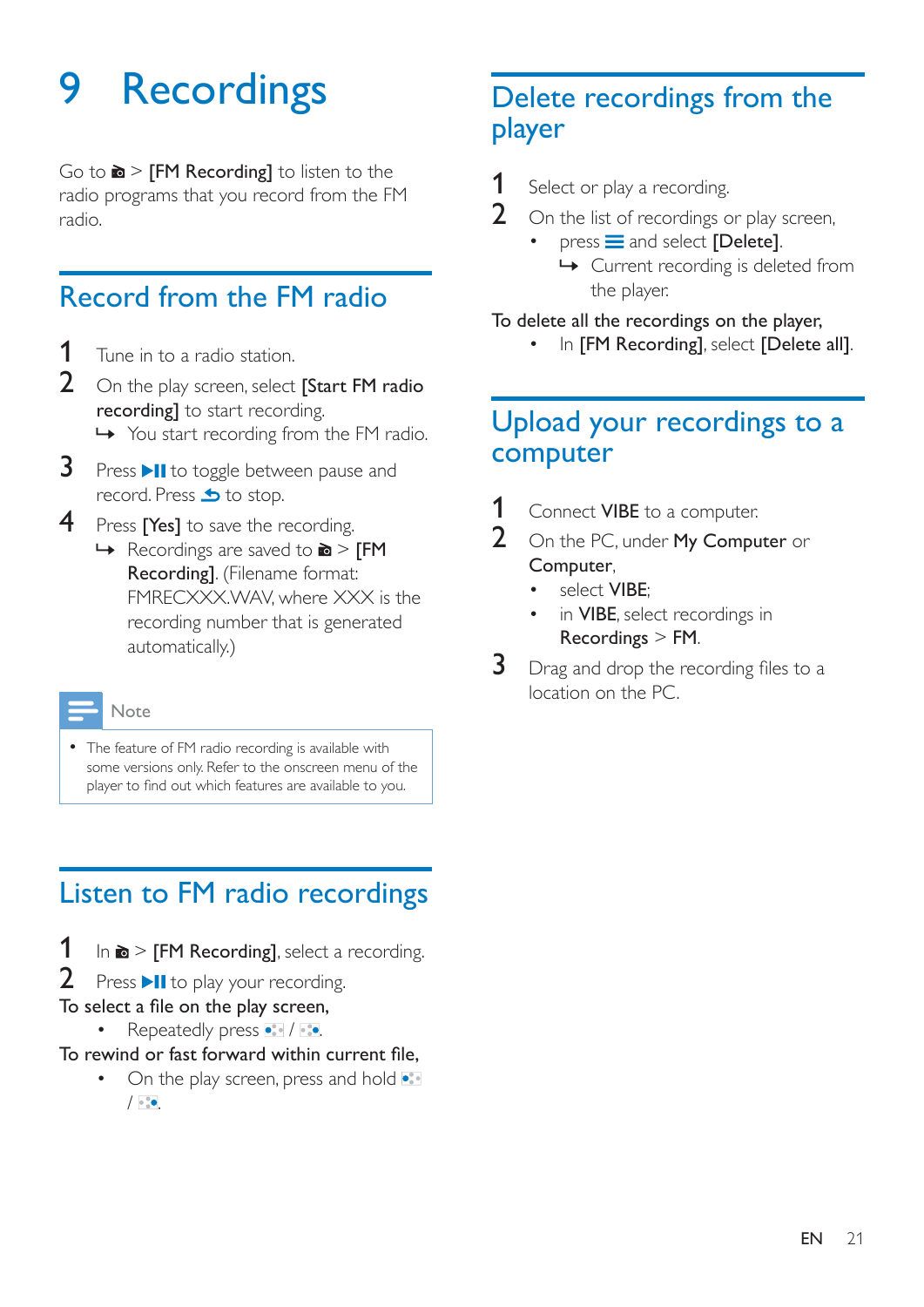## <span id="page-23-0"></span>10 Folder view

Go to  $\blacksquare$  to view and play media files from the media library on the player.

Music: for music files that you sync to the player through Philips Songbird;

Video: for video files that you sync to the player through Philips Songbird;

Playlists: for playlists that you sync to the player, and the playlists-on-the-go that you create on the player.

SERVICE: for the audiobooks that you sync to the player through AudibleManager.

Recordings: for \*FM radio recordings that you make on the player.

### To find files transferred in Windows Explorer,

• Locate the files as you organized in Windows Explorer on the PC.



• \*The feature of FM radio recording is available with some versions only. Refer to the onscreen menu of the player to find out which features are available to you.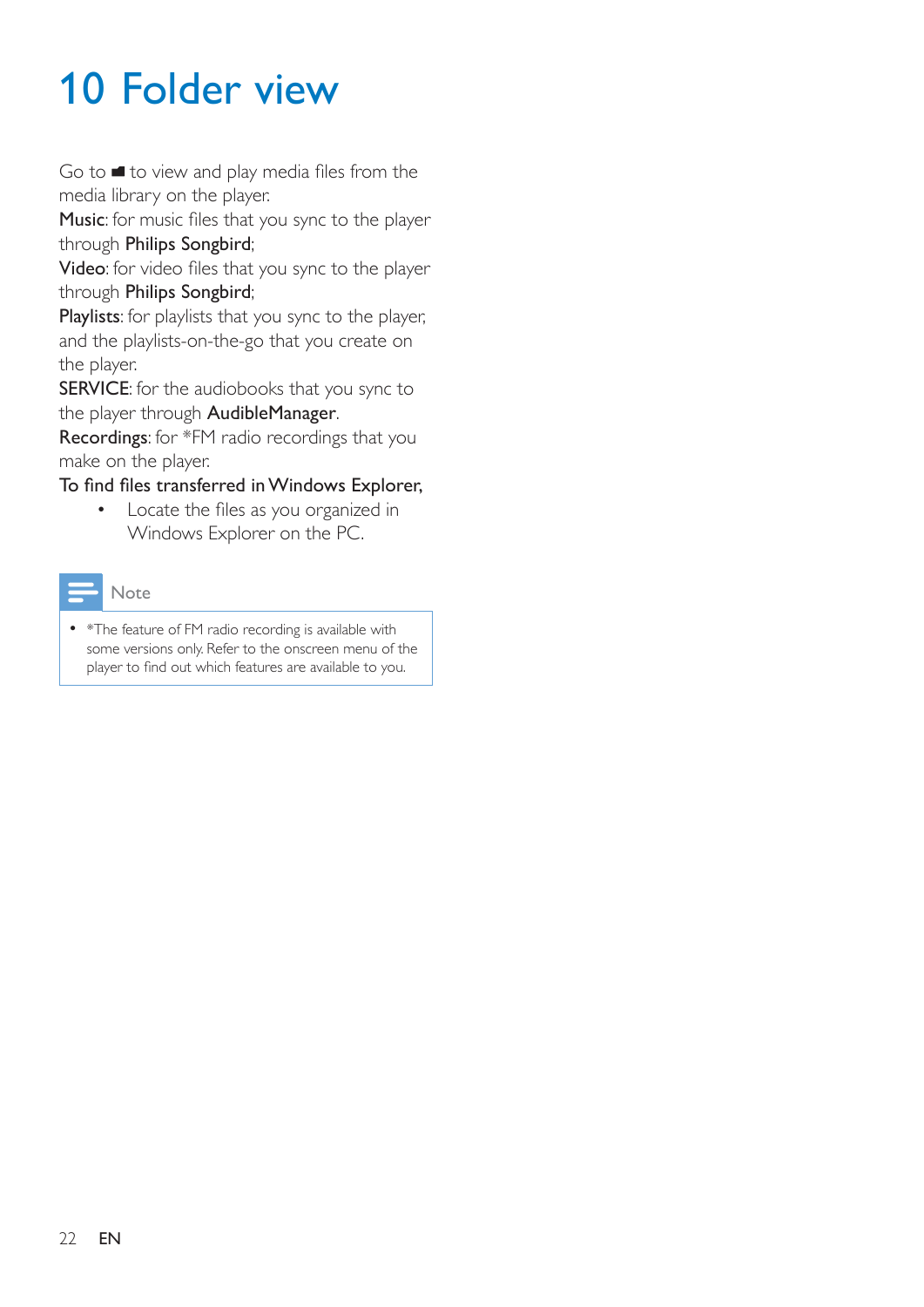## <span id="page-24-0"></span>11 Settings

- In  $*$ , select your options for the player.
- 1 Press  $\frac{1}{2}$  /  $\frac{1}{2}$  to select an option.
- Press **MR** to confirm

## <span id="page-24-1"></span>Play mode

In [Play mode], select play modes for music play: [Play music from…]

 Switches to a collection the same as that of current song.

### [Repeat]

- [Repeat 1]: Repeats current song.
- [Repeat all]: Repeats all songs in current folder.

### [Shuffle]

- [On]: Plays all songs in current folder in random order.
- If both [Repeat all] and [Shuffle]are activated,
	- All songs in current folder are repeated in random order.

## <span id="page-24-2"></span>Sound settings

[FullSound] Restores the sonic details that music compression loses (e.g. MP3, WMA). [Equalizer] Defines sound settings as

desired.



• Equalizer is deactivated when you select FullSound.

### <span id="page-24-3"></span>**SafeSound**

### **Select headphone**

SafeSound works with compatible earphones. For accurate measurement, use the by-packed earphones, or the earphones in the list.

In [Select earphone], select the earphones that match yours.

### **Parental control**

Use [Parental control]to lock the volume limit that you set for yourself.

### Set the password

- **1** Make sure that you have switched on [SafeSound](#page-24-5) (see 'Activate' on page [23\)](#page-24-5).
- 2 In [Parental control], select [On].
- 3 Set the password:
	- $\Omega$  Press  $\mathbb{R}$  /  $\mathbb{R}$  repeatedly, or press and hold  $\frac{1}{2}$  /  $\frac{1}{2}$  to enter digits.
	- $\Omega$  Press  $\bullet$  /  $\bullet$  to select the position of entries.
	- $(3)$  Press  $\blacktriangleright$  **II** to confirm.

### Set the volume limit

In [Volume limit], set a volume limit for yourself.

- **1** Enter the password as needed.
- 2 Press  $\frac{1}{2}$  /  $\frac{1}{2}$  to select a volume level.<br>3 Press III to confirm
- Press ▶II to confirm.

### Change the password

In [Change password], enter and set the password as prompted.

### <span id="page-24-5"></span>**Activate**

- In [Activate], select [On].
	- » You switch on the SafeSound function.

### <span id="page-24-4"></span>Sleep timer

Switch on the sleep timer. The **VIBE** can switch off automatically after a certain time duration.

- In [Sleep timer] > [Set sleep timer…], select an option. Press  $\blacktriangleright$ II.
	- $\rightarrow$  After the selected time duration, the device is switched off automatically.

### After the sleep timer is switched on,

Select  $\clubsuit$  > [Sleep timer];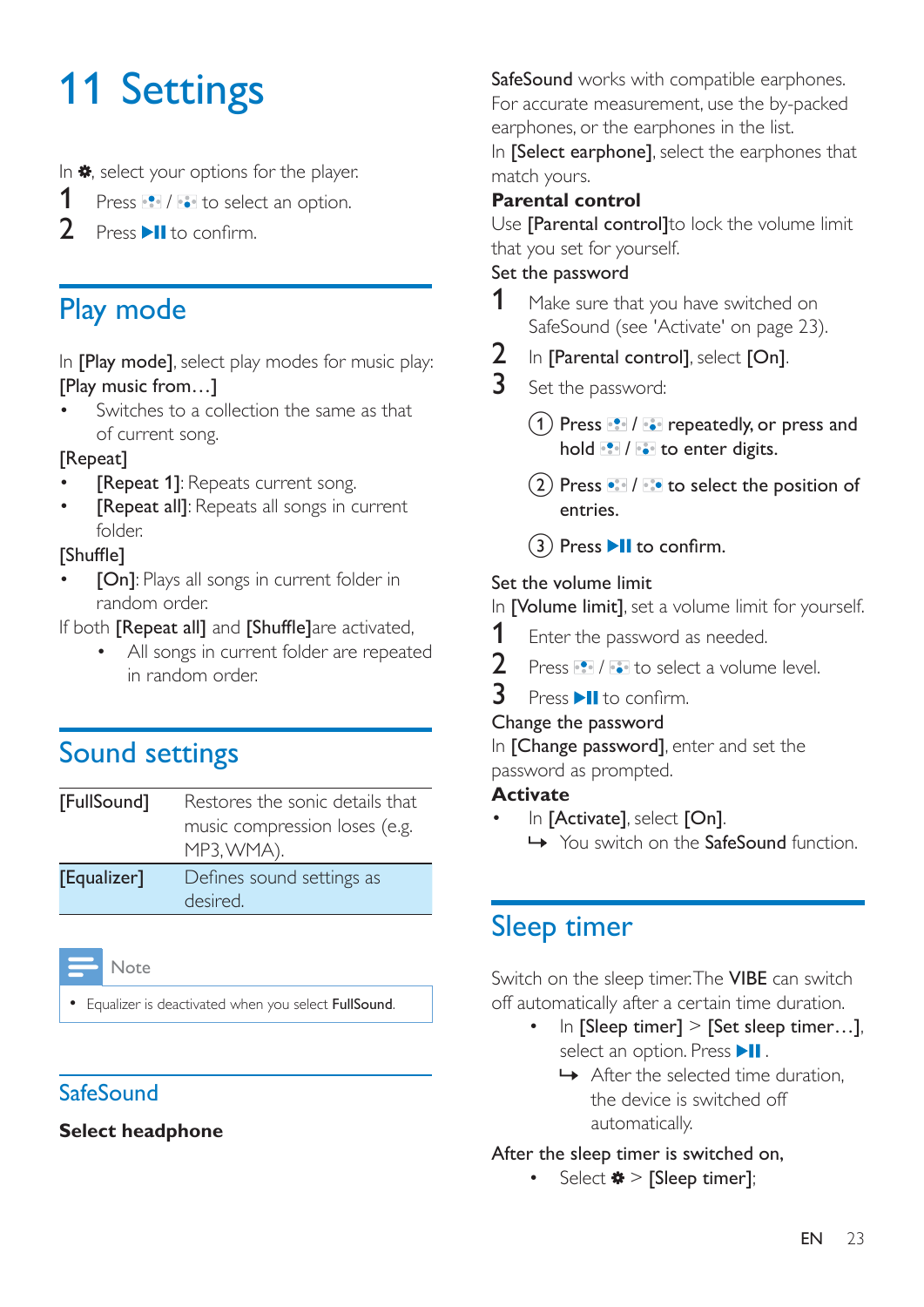- Alternatively, on the music play screen,  $pres \equiv \equiv$  [Sleep timer].
	- » You can see the time left before the player is switched off.

## <span id="page-25-0"></span>Display settings

### [Theme]

Selects the theme for the display.

### <span id="page-25-1"></span>Screensaver

If you have selected a screensaver, the screensaver appears on the idle screen after the pre-defined time duration.

### To select a screensaver

- 1 From the Home screen, select  $\ast$  > [Display settings] > [Screensaver].
- 2 In [Screensaver], press  $\mathbb{R}$  /  $\mathbb{R}$  and  $\blacktriangleright$  II to select an option:

| [None]                | shows blank screen.                                                         |
|-----------------------|-----------------------------------------------------------------------------|
| [Digital<br>clock]    | shows time in digits.                                                       |
| [Album<br>art]        | shows the CD cover of current<br>song or last played song, if<br>available. |
| <b>Screen</b><br>off] | switches off the screen.                                                    |
| [Demo<br>mode]        | shows major features of the                                                 |
|                       | player.                                                                     |

### To exit the screensaver

Press any key.

## <span id="page-25-2"></span>Slideshow settings

### [Time per slide]

• Selects play time for each slide.

### [Repeat]

 Plays all slides repeatedly, if activated. **TShuffle1** 

 Plays all slides in random order, if activated.

### <span id="page-25-3"></span>Language

You can change the language selection in [Language].

## <span id="page-25-4"></span>PC connection preference

In **[PC connection preference]**, select how the player is connected to a PC. The player allows the access by a PC through USB Mass Storage Class (MSC), or Media Transfer Protocol (MTP).

|       | formats through Philips Songbird.   |
|-------|-------------------------------------|
|       | to be converted to playable         |
|       | allows copyright-protected music    |
| [MTP] | during the sync to the player,      |
|       | program installation on the PC.     |
|       | Philips Songbird drive to start the |
|       | Philips Songbird drive. Click the   |
| [MSC] | *allows the player to also work as  |

Tip

•  $M$ ake sure that you select [Enable] in  $\clubsuit >$  CD-ROM.

## <span id="page-25-5"></span>Information

In [Information], learn the following information about the player:

[Player information]

[Model:] full product name Check the full product name when updating firmware from the support website.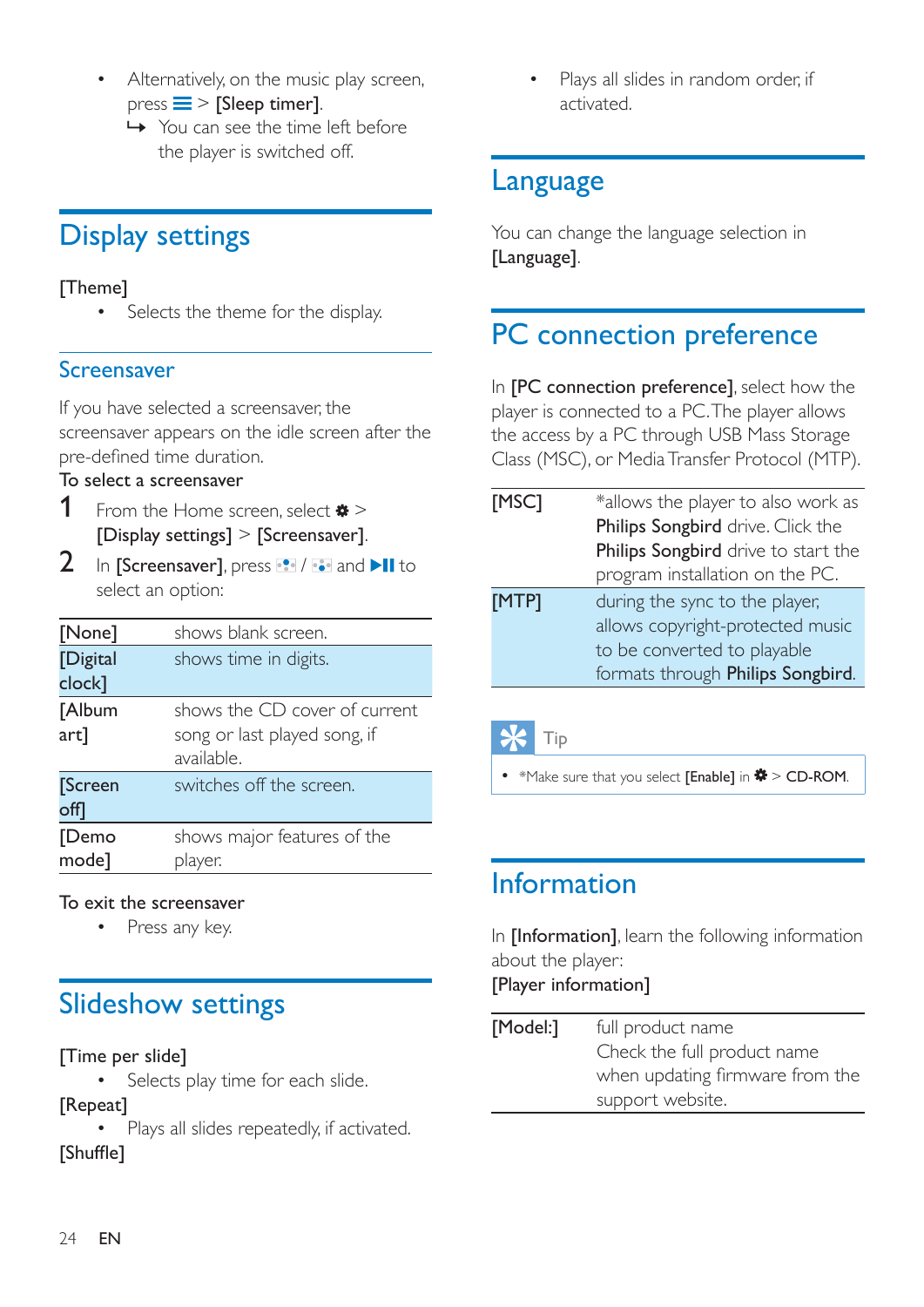| [Firmware | current firmware version           |
|-----------|------------------------------------|
| version:] | Check the firmware version         |
|           | when updating firmware from the    |
|           | support website.                   |
| Support   | web site that provides support for |
| site:]    | the player                         |

[Disk space]

| [Free space:]  | space available            |
|----------------|----------------------------|
| [Total space:] | memory size                |
| [Songs]        | space that songs occupy    |
| [Pictures]     | space that pictures occupy |
| [Videos]       | space that videos occupy   |
|                |                            |

### [File type supported]

| [Music]    | supported types of music files   |
|------------|----------------------------------|
| [Pictures] | supported types of picture files |
| [Videos]   | supported types of video files   |

## <span id="page-26-0"></span>Format device

Format the player. You remove all the data that are stored on the player.

> • Select [Format device], and then, select **[Yes]** as prompted.

## <span id="page-26-1"></span>Factory settings

In [Factory settings], restore the player to factory settings. Files transferred to the player are retained.

## <span id="page-26-2"></span>CD installer

If you have selected [MSC] in  $*$  > [PC connection preference], the [CD installer] options are displayed. In [CD installer], select [Enable] to allow the player to work as Philips Songbird drive.

Double click on the drive to start the program installation on the PC.

## Tip

 [After you repair the player, the CD-ROM partition and](#page-36-0)  [Philips Songbird installer are removed from the player](#page-36-0)  (see 'Repair the player through Philips Songbird' on page [35](#page-36-0)). More space is available on the player.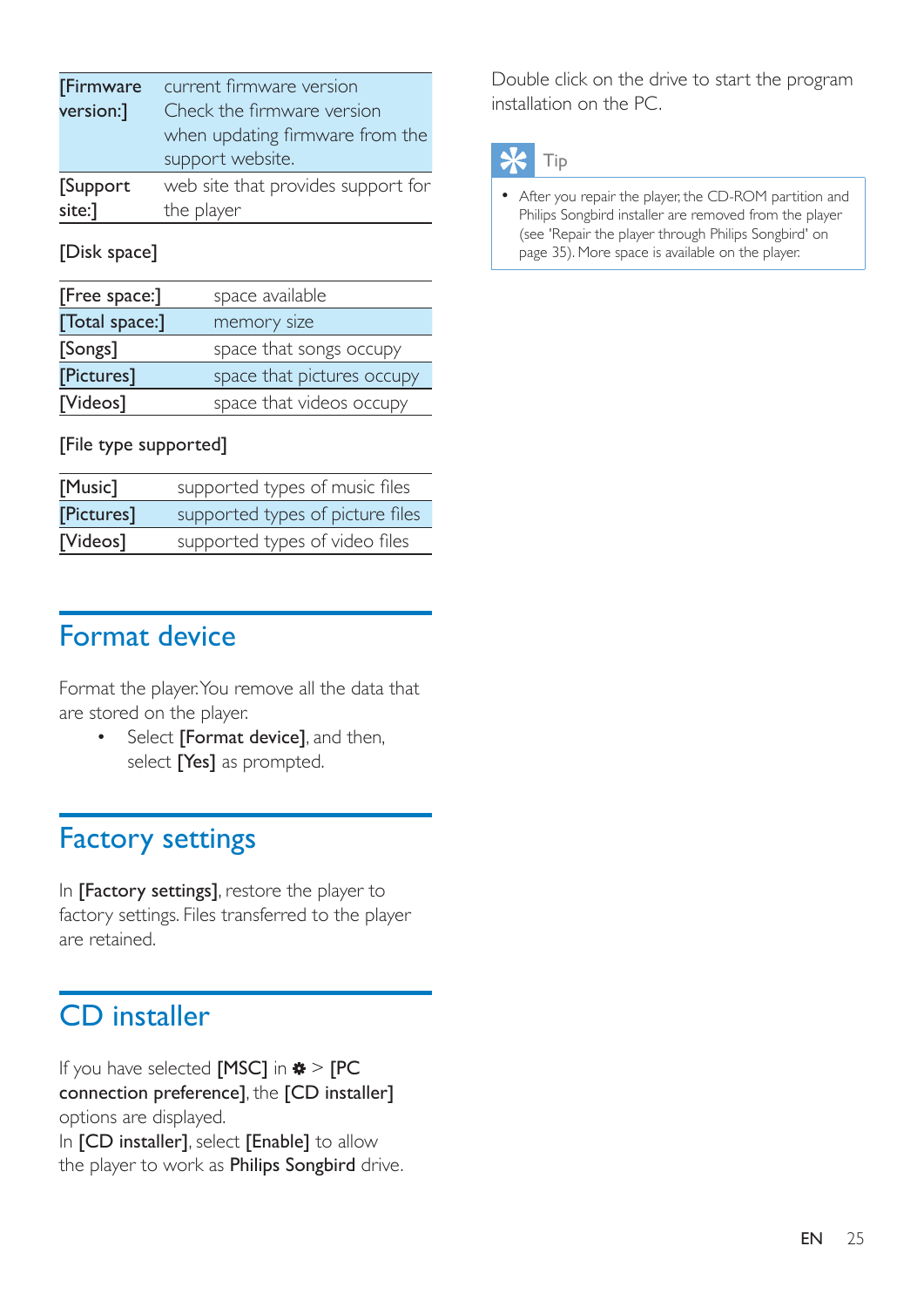## <span id="page-27-0"></span>12 Sync with PC music library through Philips Songbird

With Philips Songbird, you can do the following:

- Manage your music collection on a PC;
- Sync VIBE with your PC music library;
- Register VIBE on [www.philips.com/](http://www.philips.com/welcome) [welcome](http://www.philips.com/welcome);
- Update the firmware of VIBE (see 'Update the firmware through Philips Songbird' on page [34\)](#page-35-0);
- [Repair VIBE](#page-36-0) (see 'Repair the player through Philips Songbird' on page [35](#page-36-0)).

## <span id="page-27-1"></span>Install Philips Songbird



### Install Philips Songbird for the first time When you connect **VIBE** to a PC for the first time, a pop-up screen is displayed:

- **1** Select your language and country.
- 2 Follow the onscreen instructions to complete the installation.



### Note

 The installation requires you to agree to the license terms.

If the pop-up screen is not displayed automatically:

- 1 On the player, make sure that you have selected the following options:
	- In  $\ast$  > [CD installer], select [Enable].
- 2 On the PC, select My Computer (Windows XP / Windows 2000) / Computer (Windows Vista / Windows 7).  $\rightarrow$  The Philips Songbird drive is displayed.
- 3 To install Philips Songbird, double-click Setup.exe in the Philips Songbird drive.

### Note

 The installation requires you to agree to the license terms.

## <span id="page-27-2"></span>Collect music files from the PC

### <span id="page-27-3"></span>Set the watch folder

### **Create a central folder**

You can have all music files automatically added to your library when you copy them to a folder. Creating a central folder is recommended. In Philips Songbird, set the central folder as the watch folder. Each time you launch Philips Songbird, songs are added to/ removed from Philips Songbird as they are on the central folder.

On the PC, create a central folder to save all music files, for example, D:\Songbird media. **First-time launch**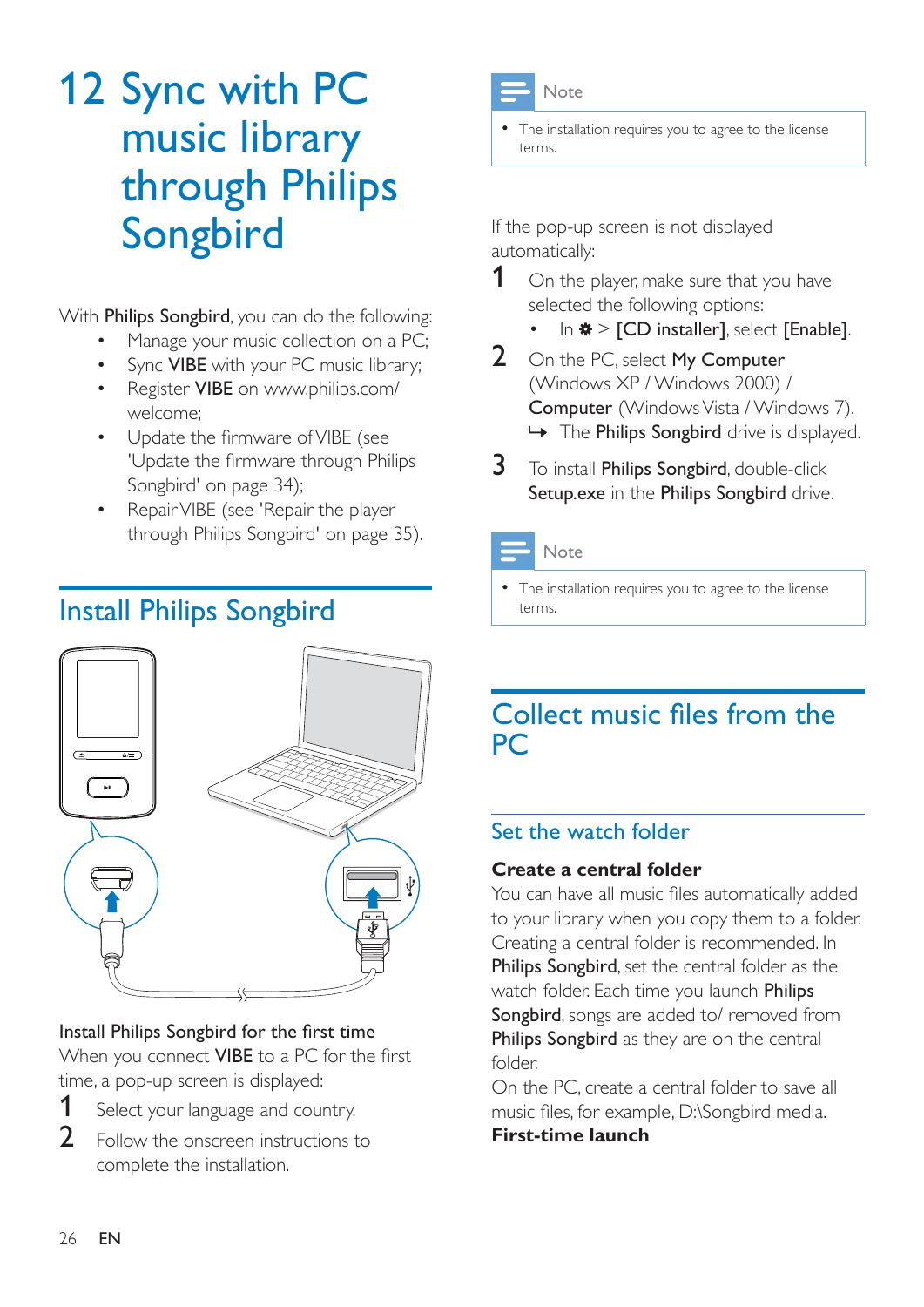The first time you launch Philips Songbird on a PC, do the following as prompted to import existing media files into Philips Songbird:

- Select the iTunes media folder to import an existing iTunes library;
- Select the central folder to search and import the existing music files.
	- $\rightarrow$  The central folder is set as the watch folder of Philips Songbird.

### **Set iTunes media folder**



- 1 On Philips Songbird, go to Tools  $>$ Options...
- 2 Select Media Importer, and then the iTunes Importer tab.
- $3$  Verify your library location and options.
- 4 Click the Import Library button next to the library location.
	- $\rightarrow$  The software imports the iTunes library into Philips Songbird.

### **Set the watch folder**

In Philips Songbird, set the watch folder as follows:



- 1 Select Tools  $>$  Options.
- $2$  In Options, select Media Importer. Then, select the Watch Folders tab.
- $3$  In Watch Folders, tick the check box as shown.
- 4 Click Browse, and select the central folder (e.g.D:\Songbird media) as the watch folder.
	- $\rightarrow$  In Philips Songbird, media files are added or removed as they are in the central music folder.

### <span id="page-28-0"></span>Import media files

### Import media files from other folders In Philips Songbird,

 go to File > Import Media to select folders on the PC.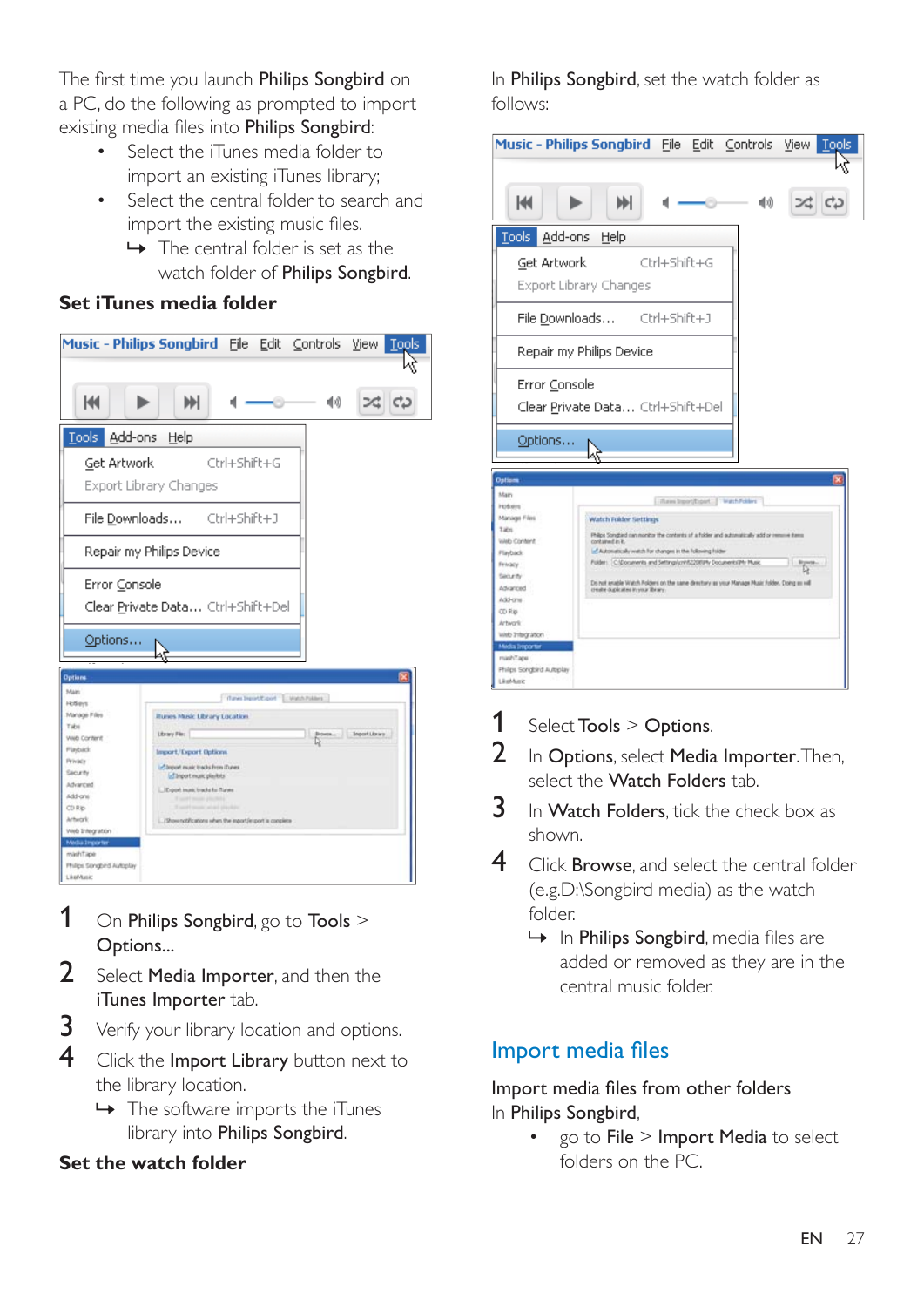- $\rightarrow$  Media files are added under Library.
- or, go to File > Import a playlist to select playlists on the PC.
	- → Media files are added under Playlists.

| <b>Music - Philips Songbird</b> | File |              | Edit Controls View Tools      |                | Add- |
|---------------------------------|------|--------------|-------------------------------|----------------|------|
| КK<br>ж                         |      | New Playlist | New Smart Playlist Ctrl+Alt+N | $C$ Fr $I + N$ |      |
|                                 |      |              | Import Media                  | Ctrl+Shift+O   |      |
|                                 |      |              | Import a Playlist             |                |      |
| <b>Library</b>                  |      |              | Set file association          |                |      |

### <span id="page-29-0"></span>Get contents from online sources

You can access and purchase content from online sources. Find the available online services under Services on the source selector pane.

- Before you download or purchase content from online services, subscribe to the online service and log in to your account.
- Some of the services are available in certain countries.

### <span id="page-29-1"></span>Search online

- 1 Select an online service:
	- Select an option under Services;
	- Alternatively, in the search box, click the down arrow to select an online service.



- » You enter the Web page of the online source.
- 2 Search for your media file.
	- If necessary, use the search box to enter a keyword.

### <span id="page-29-2"></span>Create playlists in Philips Songbird

With a playlist, you can manage and sync your songs as needed.

### <span id="page-29-3"></span>Create a playlist

Select songs that you want to play. Add the songs to a playlist.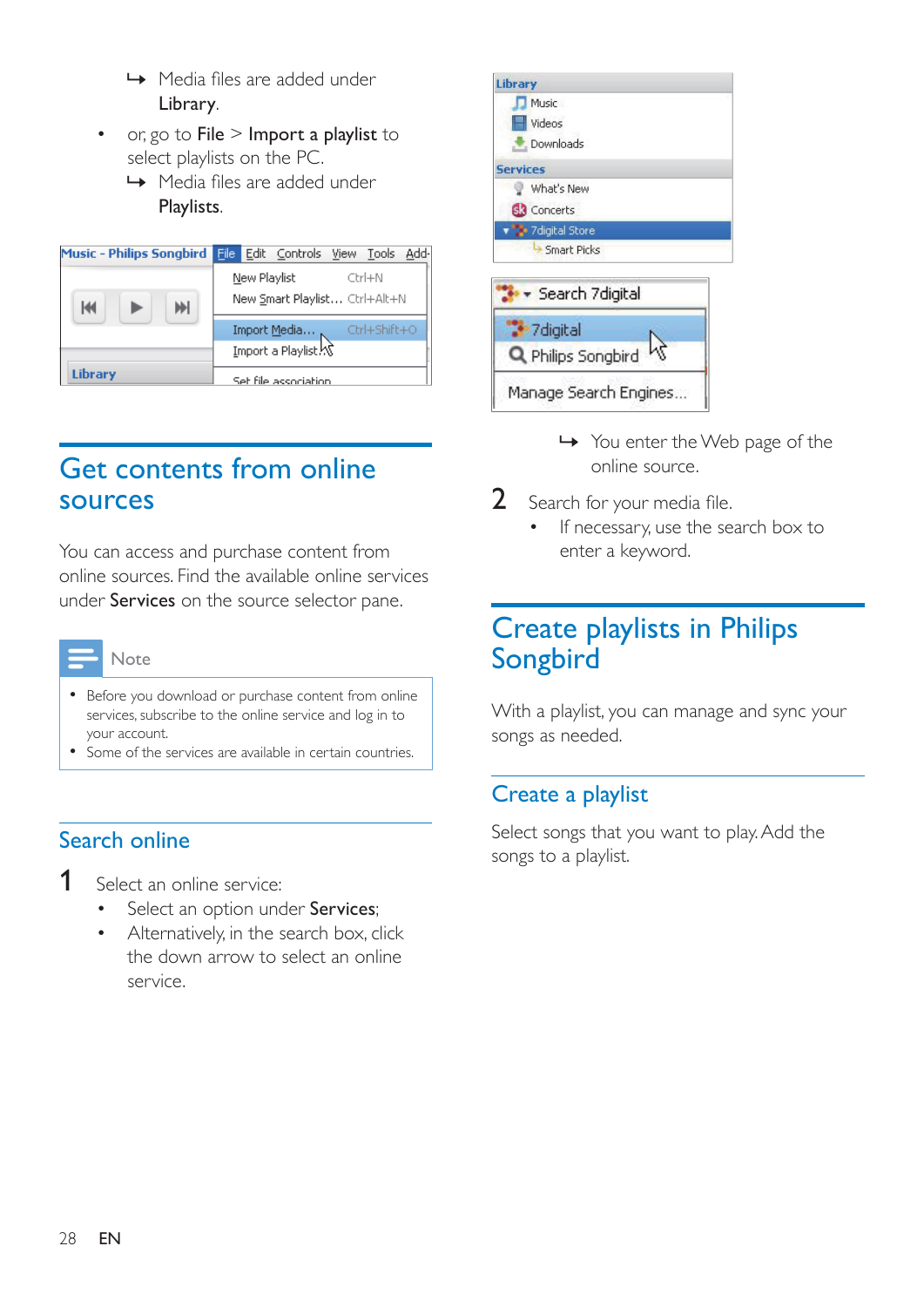| Title            |                                  | Albun                       |
|------------------|----------------------------------|-----------------------------|
|                  | Girlfriend                       | The b                       |
| ΙG               |                                  | Every                       |
| ΙK               | Play                             | Muso                        |
| Lol              | View Metadata                    | Every                       |
| Mu               | Show File<br>Get Artwork         | Duos                        |
| ٥A               |                                  | World                       |
| Оr               | Add to Playlist<br>⋟             | LikeMusic - Fl <sup>i</sup> |
| Pr.<br>Re        | Remove                           | LikeMusic - Ri              |
| Sm               |                                  | Playlist 1                  |
| Sу               | Queue Next                       | Playlist 2                  |
| uni              | Oueue Last                       | New Playlist                |
| u d              | Run LikeMusic with               |                             |
| <b>Playlists</b> |                                  | ÷                           |
|                  | <b>SR LikeMusic</b>              |                             |
|                  | Highest Rated                    |                             |
|                  | Recently Added                   |                             |
|                  | Recently Played                  |                             |
|                  | Video Playlist                   |                             |
|                  | LikeMusic - Fly Away             |                             |
|                  | LikeMusic - Reach For Me - remix |                             |
|                  | Playlist 1                       |                             |
|                  |                                  | Play                        |
|                  | Playlist 2                       | Delete                      |
| 圁                |                                  | Rename                      |
|                  |                                  | Oueue Next                  |
|                  |                                  | Queue Last                  |

- 1 In Library  $>$  Music, select songs.
	- To select multiple songs, hold down the Ctrl button when you click songs.
- 2 To add the songs to a playlist:
	- Right click on the songs, and select Add to Playlist;
		- Select a playlist;
			- → The songs are added to the playlist.
	- To create a playlist, select New Playlist.
		- $\rightarrow$  A new playlist is created for the songs.
		- » Under Playlists, name the playlist as needed.

### Alternatively,

Create a playlist. Add selected songs to the playlist.



- 1 Under Playlists, click  $+$  to create a playlist.  $\rightarrow$  A new playlist is created.
- **2** Name the new playlist as desired.
- $3$  Drag and drop media files to the playlist.

### Tip

• To drag and drop multiple files at the same time, hold down the Ctrl button when you click on selections.

### <span id="page-30-0"></span>Generate LikeMusic playlists

Based on the LikeMusic analysis, a playlist can be generated from a seed song.

LikeMusic analyzes songs in your library and, based on their music characteristics, creates relationships between them. These relationships help LikeMusic to create playlists of songs that sound great together.

When you import songs into the music library of Philips Songbird, the LikeMusicanalysis starts. For the song that completes the analysis, the LikeMusic icon lights up; For the song that cannot complete the analysis, the icon remains gray.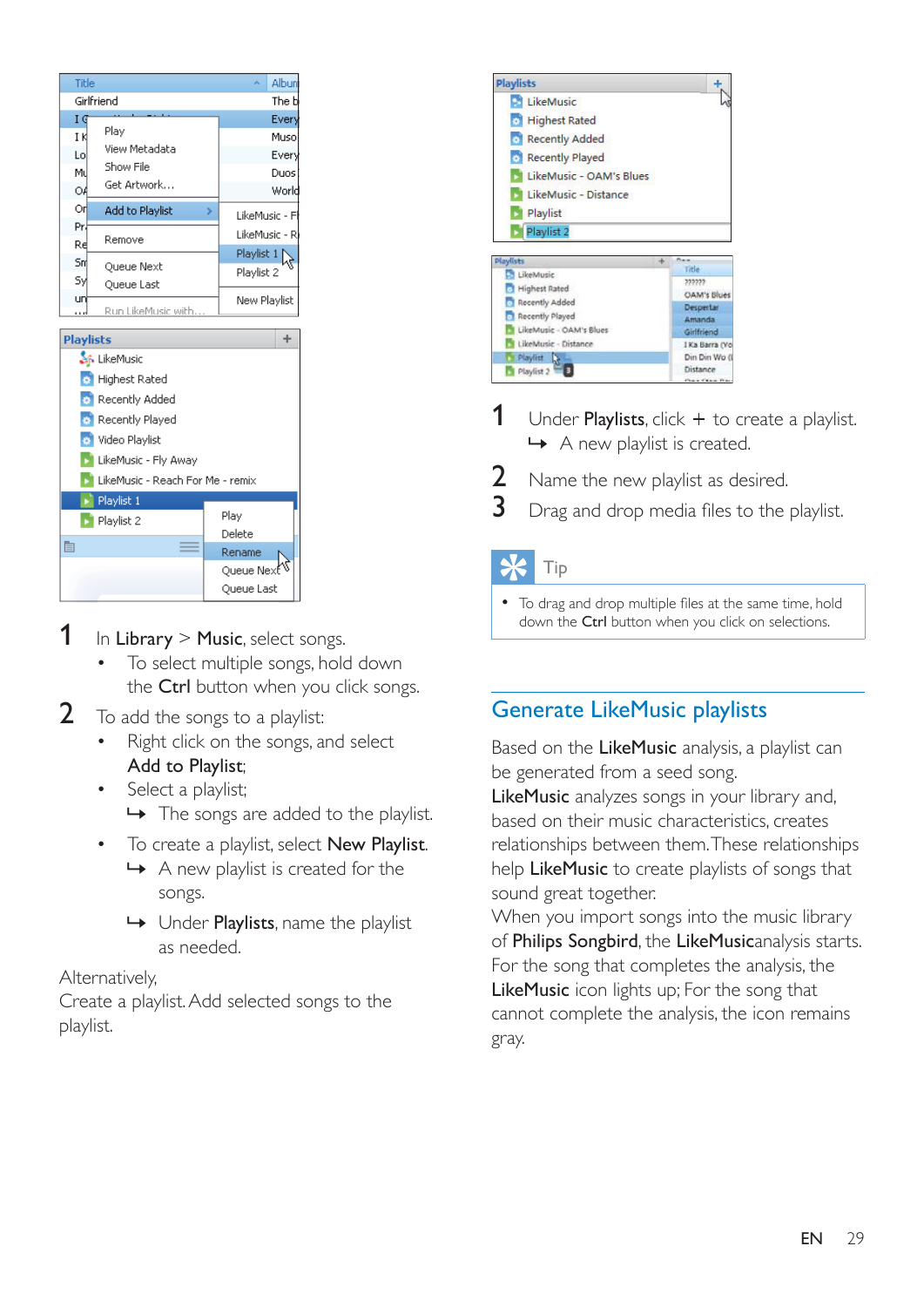| LikeMusic |  |
|-----------|--|
|           |  |
|           |  |
|           |  |
|           |  |
|           |  |
|           |  |

### **Select a seed song**

Make sure that the seed song has completed the LikeMusic analysis.

> $\cdot$  In Library > Music, double click the blue LikeMusic icon of the song;

Alternatively,

| You've Got A Way                 |
|----------------------------------|
| Play                             |
| View Metadata                    |
| Show File                        |
| Get Artwork…                     |
| Add to Playlist                  |
| Remove                           |
| Queue Next                       |
| Queue Last                       |
| Run LikeMusic with               |
| <u>Din Din Wolltittle Child)</u> |

- In Library > Music, right click on a song and select Run LikeMusic with.
	- » A LikeMusic playlist is displayed in the LikeMusic page.

### **Set the maximum number of songs**

|                  |                      | LikeMusic Reference: Jamie       |   | Mainum number of tracks: | 20<br>$-20$ |
|------------------|----------------------|----------------------------------|---|--------------------------|-------------|
| #                | Title                |                                  |   |                          | 50          |
| 1                |                      | Reach For Me - remix             |   |                          | 100         |
| $\overline{c}$   | Fly Away             |                                  |   |                          | 200         |
| 3                | OAM's Blues          |                                  |   |                          |             |
|                  |                      |                                  |   |                          |             |
| <b>Playlists</b> |                      |                                  | ÷ |                          |             |
|                  | SS LikeMusic         |                                  |   |                          |             |
|                  | Highest Rated        |                                  |   |                          |             |
|                  | Recently Added       |                                  |   |                          |             |
|                  | Recently Played      |                                  |   |                          |             |
|                  |                      |                                  |   |                          |             |
|                  | Video Playlist       |                                  |   |                          |             |
|                  | LikeMusic - Fly Away |                                  |   |                          |             |
|                  |                      | LikeMusic - Reach For Me - remix |   | Save as playlist         |             |

• Select a number in the drop-down list.

### **Save the LikeMusic playlist**

- Click Save as playlist in the LikeMusic page.
	- → The LikeMusic playlist is saved under Playlists.

### <span id="page-31-0"></span>Save the play queue as a playlist

### **Create a play queue**

 Drag and drop songs or playlists to the Play Queue pane.

| 圁 | <b>Play Queue</b> |                 |
|---|-------------------|-----------------|
|   | #                 | Title           |
|   | 1                 | Amanda          |
|   | 2                 | Girlfriend      |
|   | 3                 | One Step Beyond |
|   | $\overline{4}$    | Muita Bobeira   |
|   | 5                 | Love Comes      |
|   |                   |                 |
|   |                   |                 |
|   | Save              | Clear           |

### **Save the play queue as a playlist**

- 1 Click Save.
	- $\rightarrow$  The play queue is saved as a playlist under Playlists.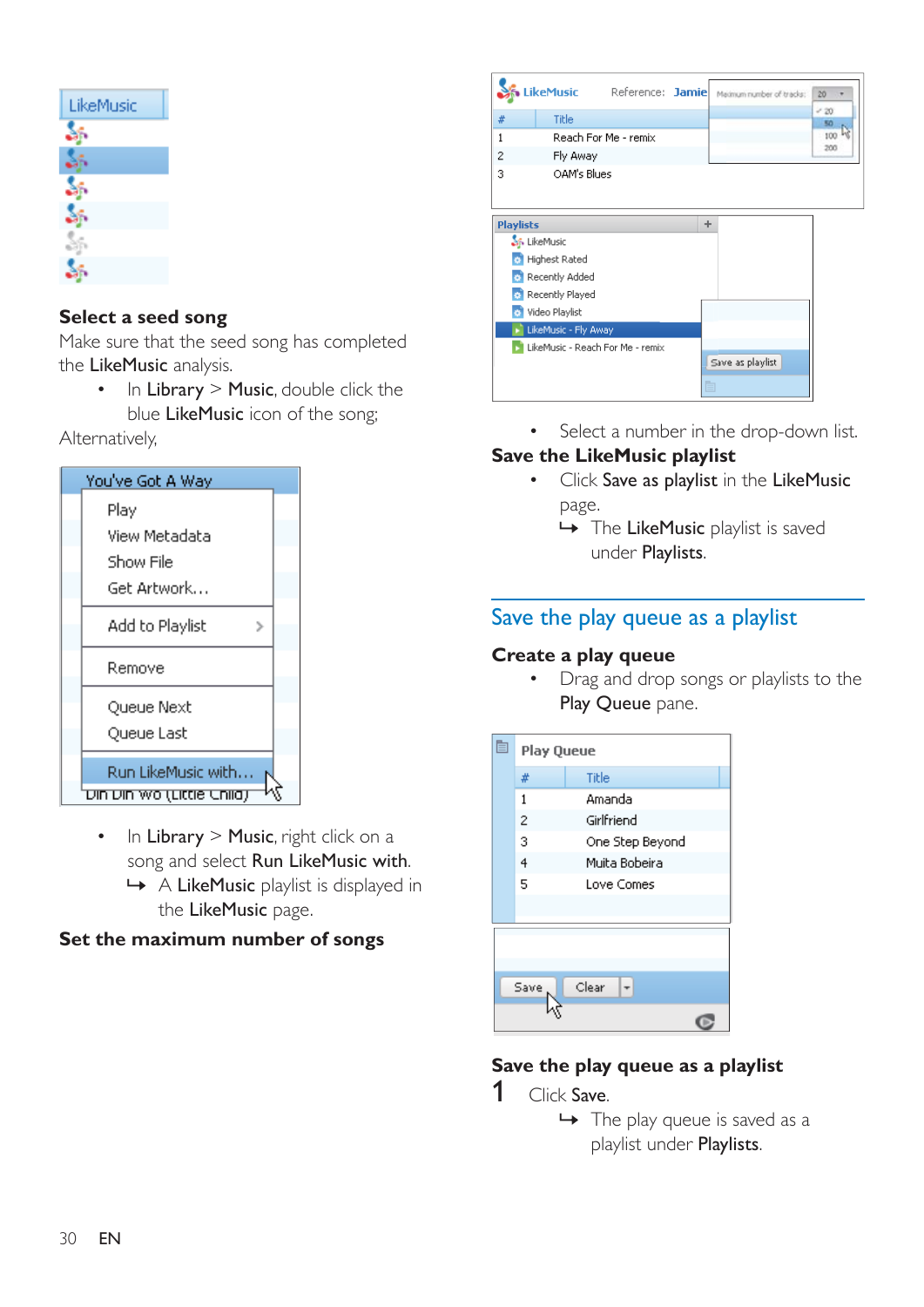2 Under Playlists, name the playlist as needed.

### Add songs to the top or end of the play queue

- To add songs to the top, right click on the options and select Queue Next;
- To add songs to the end, right click on the options and select Queue Last.

| Title     |                      |  |
|-----------|----------------------|--|
| Despertar |                      |  |
| Aml       | Play                 |  |
| Girl      | View Metadata        |  |
| I Ka      | Show File            |  |
| Din       | Get Artwork          |  |
| Disl      |                      |  |
| Oni       | Add to Playlist<br>5 |  |
| Mui       |                      |  |
| Syr       | Remove               |  |
| ΙGΙ       | Queue Next           |  |
| Lovl      | Queue Last           |  |
| You       | Run LikeMusic with   |  |
|           |                      |  |

### <span id="page-32-0"></span>Play a playlist

- $1$  To play the entire playlist, right click on the playlist and select Play.
	- To start play from a song, double click on the song.
- 2 To select play options, click buttons on the player pane.

## <span id="page-32-1"></span>Manage media files in Philips Songbird

### <span id="page-32-2"></span>Edit metadata

By editing file information (metadata or ID3 tag), you can have music files sorted automatically by song title, artist, album, and other information.

After you sync the media files to the player, you can browse the media library by metadata.

| Title                      |                      | Album | <b>Artist</b> |
|----------------------------|----------------------|-------|---------------|
| Distance                   |                      |       | <b>KS</b>     |
| One Step Beyond            | Play                 |       | łs…           |
| Muita Bobeira              | <b>View Metadata</b> |       | tia           |
| Symphony No. 3 in E-flat ( | Show File            |       | oL.           |
| I Guess You're Right       | Get Artwork          |       |               |

- 1 In Library  $>$  Music, select a music file.<br>2 Bight click on the file to select View
- Right click on the file to select View Metadata.
	- » A metadata table is displayed for you to edit the information.

### <span id="page-32-3"></span>Get album artwork

Artwork is sometimes available for music downloads. With Philips Songbird, you can insert artwork for songs.

After you sync the songs to some players, you can browse the media library by artwork.





- On Philips Songbird, select Tools > Get Artwork.
	- » Artwork is fetched for all titles in the library.
- Right click on selected titles, and select Get Artwork.
	- » Artwork is fetched for all selected titles.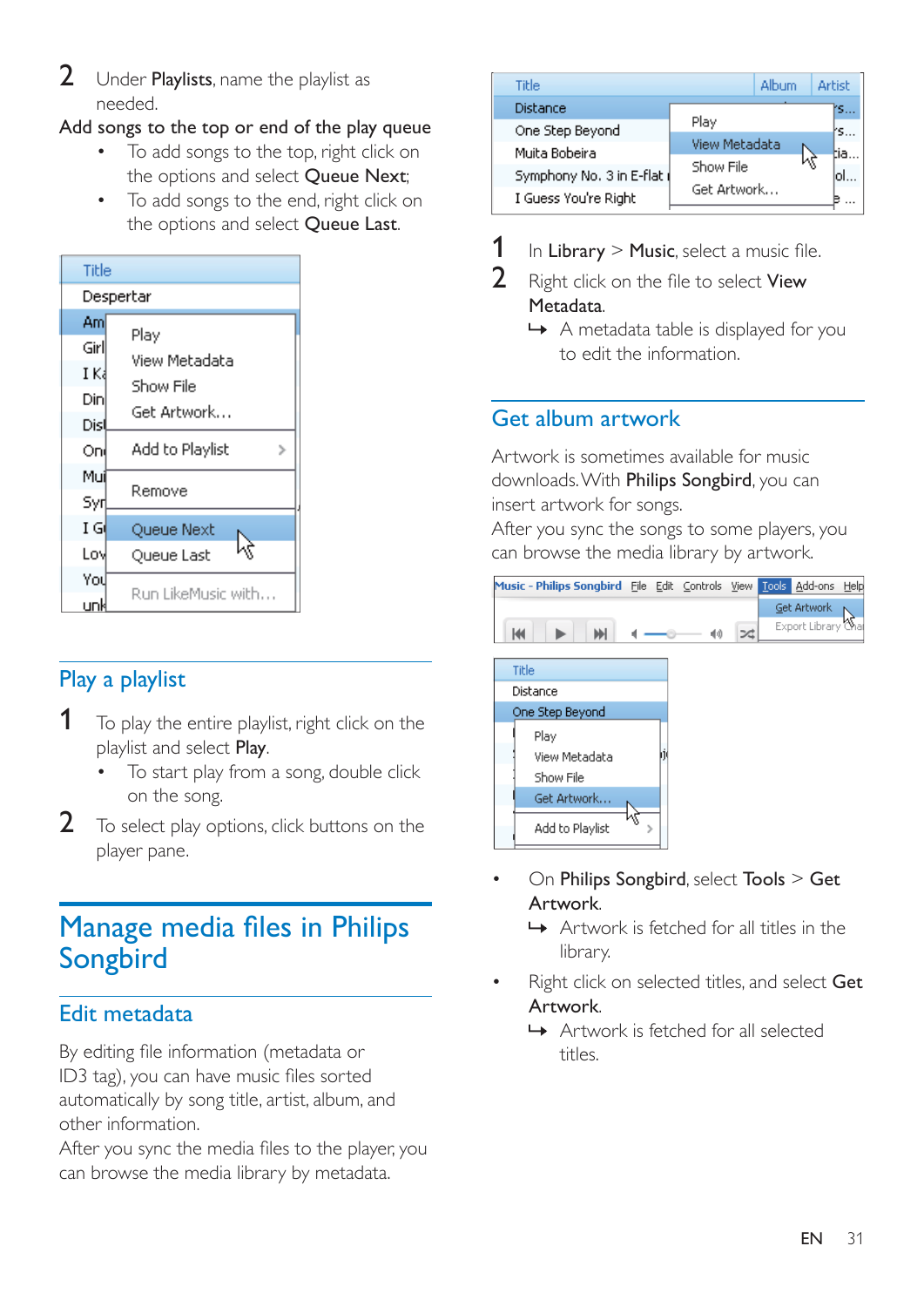### Remove media files from the library

<span id="page-33-0"></span>

| Amanda      |                 |
|-------------|-----------------|
| Girlfriend  | Play            |
| I Ka Barral | View Metadata   |
| Din Din Wd  | Show File       |
| Distance    | Get Artwork     |
| One Step    | Add to Playlist |
| Muita Bobl  |                 |
| Symphony    | Remove          |
| لان بربرده  |                 |
|             |                 |

- 1 Right click on a media file. Select Remove.
- 2 Confirm as prompted.
	- $\rightarrow$  The selected file is removed from the library and from all playlists. (By default, the file is only "removed", not "deleted". The file still exists in its original location on the computer or computer network.)

### Tip

- To select multiple files, hold down the Ctrl button when you click on selections.
- To select multiple consecutive files, hold down the Shift button when you click on the first and last selections.

## <span id="page-33-1"></span>Sync the player with Philips Songbird



1 On the PC, launch Philips Songbird.

2 Connect the player to the PC by using the USB cable.

→ On **Philips Songbird**, the player is displayed when it is recognized by the PC.

| Library          |  |
|------------------|--|
| $\Box$ Music     |  |
|                  |  |
|                  |  |
| <b>Devices</b>   |  |
| v Philips GoGear |  |
| $\Box$ Music     |  |

### <span id="page-33-2"></span>Select auto or manual sync

The first time you connect the player to **Philips** Songbird, select auto sync as prompted. The player sync with Philips Songbird automatically. If you do not select auto sync, you switch on the manual sync.

To select auto or manual sync,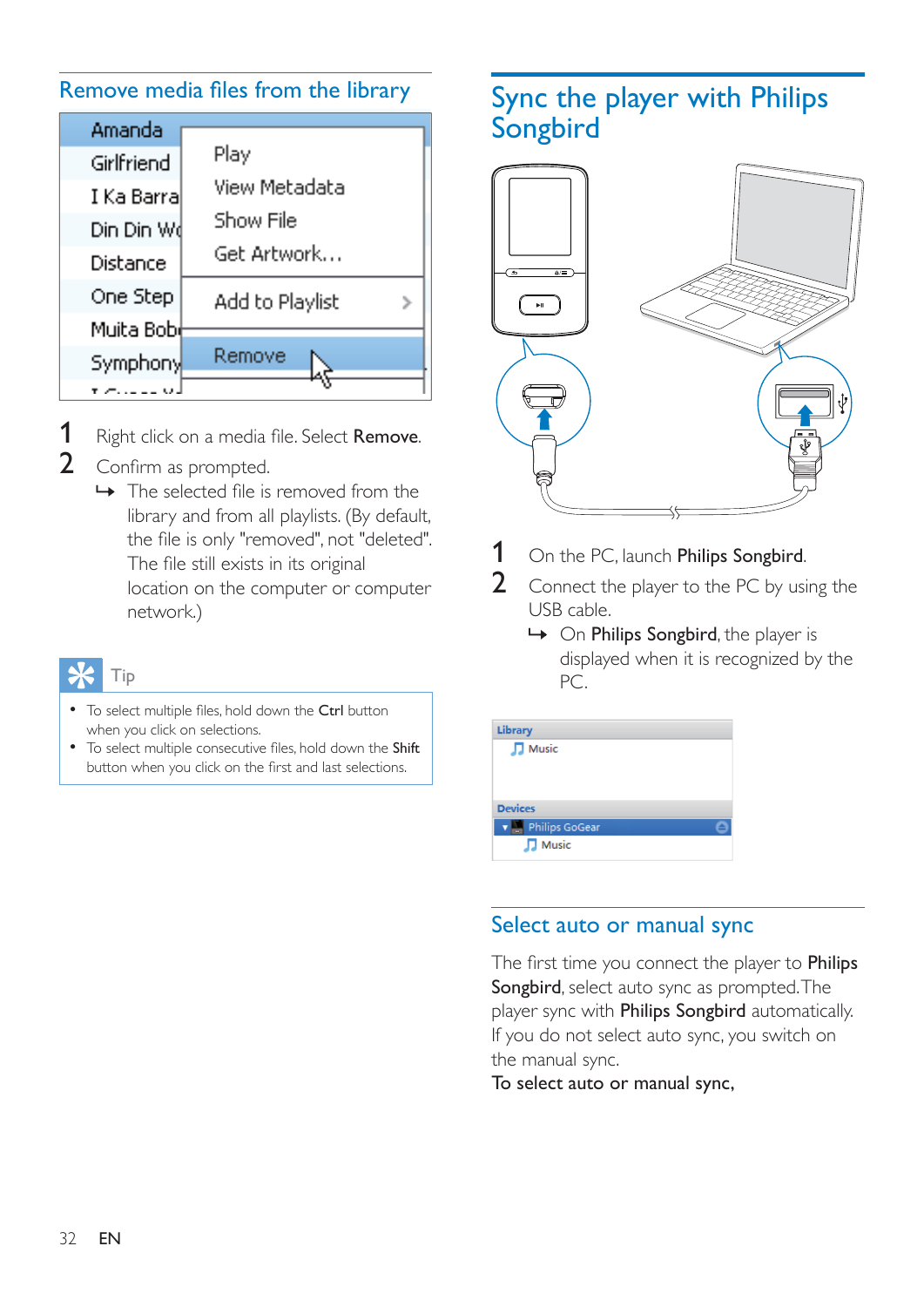| Library                                           |       |
|---------------------------------------------------|-------|
| Music<br>ı                                        |       |
|                                                   |       |
|                                                   |       |
| <b>Devices</b>                                    |       |
| <b>Philips GoGear</b><br>e                        |       |
| Music<br>п                                        |       |
|                                                   |       |
| <b>Audio Syncing:</b><br>Manual,<br>Auto          | Sync  |
| <b>Audio Syncing:</b><br>Manual<br>Cancel<br>Auto | Apply |

- 1 Select the player under Devices. » A pop-up screen is displayed.
- 2 On the pop-up screen, select Manual or Auto.
- 3 To confirm the option, click Apply.

### <span id="page-34-0"></span>Auto sync

- If you have selected auto sync, auto sync starts automatically when you connect the player to a PC;
- Alternatively, select the player under Devices, and click Sync.

#### To select auto sync settings,

| <b>Library</b>                 |        |          |       |   |
|--------------------------------|--------|----------|-------|---|
| Music                          |        |          |       |   |
|                                |        |          |       |   |
|                                |        |          |       |   |
| <b>Devices</b>                 |        |          |       |   |
| <b>Philips GoGear</b>          |        |          | ≞     |   |
| Music                          |        |          |       |   |
| Music                          | Photos | Settings | Tools |   |
| Auto Sync Music                |        |          |       |   |
| · Sync all music and playlists |        |          |       |   |
| Sync selected playlists:       |        |          |       |   |
| Title                          |        |          |       |   |
| <b>Highest Rated</b>           |        |          |       | Α |
| Recently Added                 |        |          |       |   |
| Recently Played<br>BS.         |        |          |       |   |

- 1 Select the player under Devices.<br>2 On the pop-up screen, click the I
- 2 On the pop-up screen, click the **Music** tab.<br>3 Click to select an option
- Click to select an option.

### <span id="page-34-1"></span>Manual sync

### To transfer selected playlists manually,

- **1** Select playlists.
- 2 Drag and drop the playlists to VIBE.

To transfer selected media files manually,

| <b>I</b> Music     |                        |                          |        |             | Welcome to Simplicity   |
|--------------------|------------------------|--------------------------|--------|-------------|-------------------------|
| <b>Title</b>       |                        |                          |        |             | Time Artist             |
| OAM's Blu          | Play                   |                          |        | 4:27        | Aaron Gold              |
| Despertar          | View Metadata          |                          |        | 5:07        | Aisha Duo               |
| Amanda             | Show File              |                          |        | 4:06        | Aisha Duo               |
| Girlfriend         | Get Artwork            |                          |        |             | 3:36 Avril Lavign       |
| I Ka Barra (       |                        |                          |        | 5:00        | <b>Habib Koite</b>      |
| Din Din Wo         | <b>Add to Playlist</b> | $\overline{\phantom{a}}$ |        |             | 4:45 Habib Koite        |
| <b>Distance</b>    | <b>Add to Device</b>   |                          |        |             | Philips GoGear (7.4 GB) |
| One Step B         | Remove                 |                          |        | <b>TENT</b> | NOTOTT NOTOT            |
| Muita Bobi         |                        |                          |        | 2:52        | Luciana Sol             |
| Symphony           | Upload to              |                          | $> 0.$ | 5.56        | Nicolaus Es             |
| I Guess You remmmm |                        |                          |        | 3:32        | The Posies              |

- 1 On the Content pane, right click on a selected media file.
- 2 Select Add to Device  $>$  VIBE.
	- $\rightarrow$  Selected files are transferred to VIBE.



• To select multiple files at the same time, hold down the Ctrl button when you click options.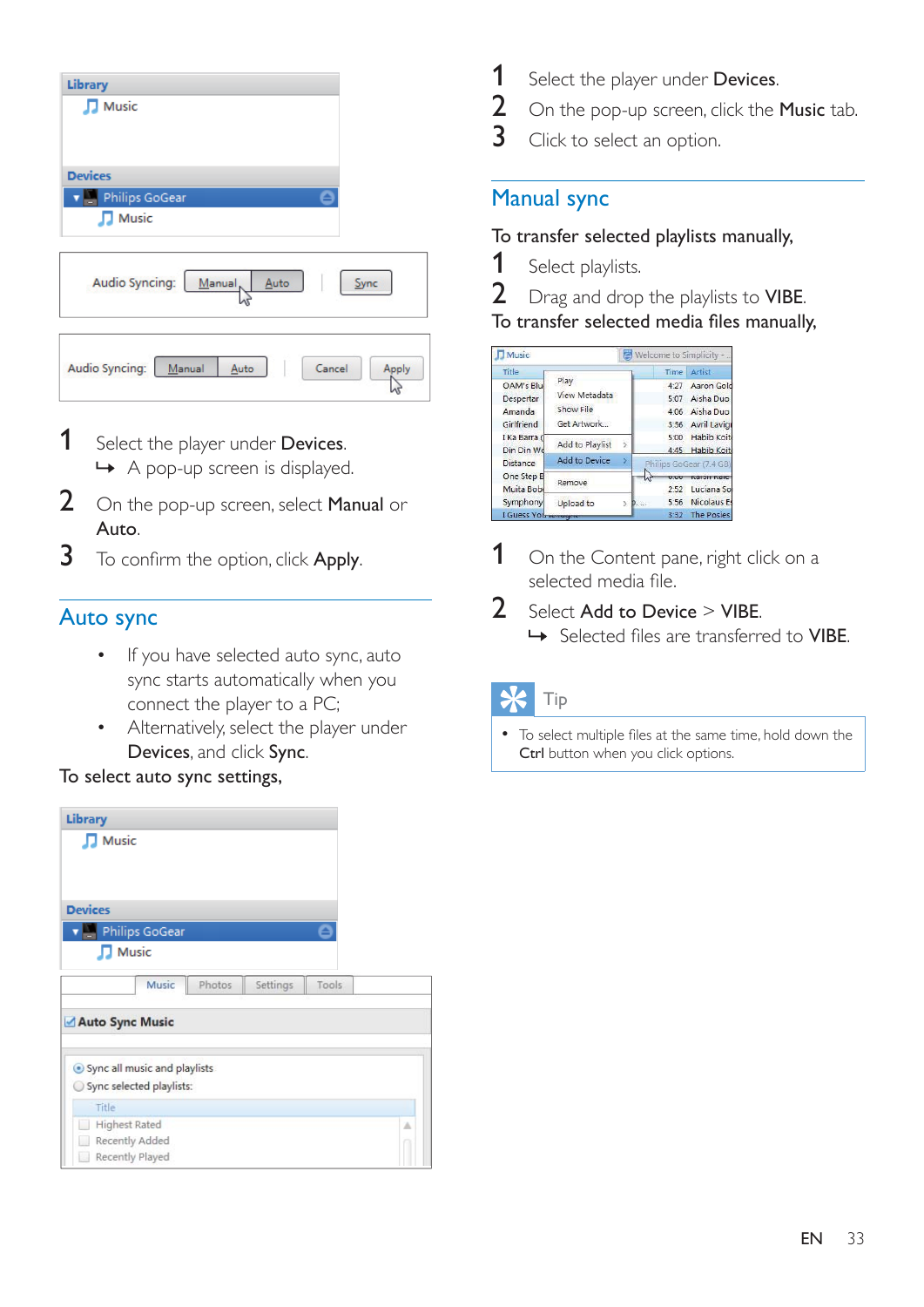## <span id="page-35-0"></span>13 Update the firmware through Philips Songbird

VIBE is controlled by an internal program called firmware. Newer versions of the firmware may have been released after you have purchased VIBE.

Through Philips Songbird, you can check for and install firmware updates for VIBE over the Internet.





- 1 Make sure that you have connected your PCto the Internet.
- 2 Connect VIBE to the PC by using the USB cable.
- 3 On the PC, launch Philips Songbird.
	- If necessary, click Start > Programs > Philips > Philips Songbird.
- 4 Click VIBE in the Player pane. Then, select  $Tools > Check$  for updated firmware in the pop-up window.
	- » Philips Songbird checks for updates and installs new firmware from the Internet, if available.

| <b>Library</b>                                                                                                                                                                           |                            |
|------------------------------------------------------------------------------------------------------------------------------------------------------------------------------------------|----------------------------|
| Music                                                                                                                                                                                    |                            |
| Videos                                                                                                                                                                                   |                            |
| Downloads                                                                                                                                                                                |                            |
| <b>Devices</b>                                                                                                                                                                           |                            |
| Philips GoGear                                                                                                                                                                           |                            |
| $\Box$ Music                                                                                                                                                                             |                            |
| Settings<br>Music                                                                                                                                                                        | Tools                      |
| <b>Product Registration</b><br>Want to ensure proof of purchase, additional product membership benefits, or receive                                                                      |                            |
| safety notifications?                                                                                                                                                                    | Register product           |
| <b>Update Firmware</b>                                                                                                                                                                   |                            |
| Current firmware version: 117                                                                                                                                                            |                            |
| Your device is controlled by an internal program called the firmware. Newer versions of<br>the firmware may have been released since you last connected your device to your<br>computer. |                            |
|                                                                                                                                                                                          | Check for updated firmware |

- 5 Follow the onscreen instructions.
	- » Downloading and installation of firmware update start automatically.
	- $\rightarrow$  The VIBE restarts after the firmware is updated and is ready for use again.

### Note

 Wait until the update is completed, then disconnect the VIBE from the computer.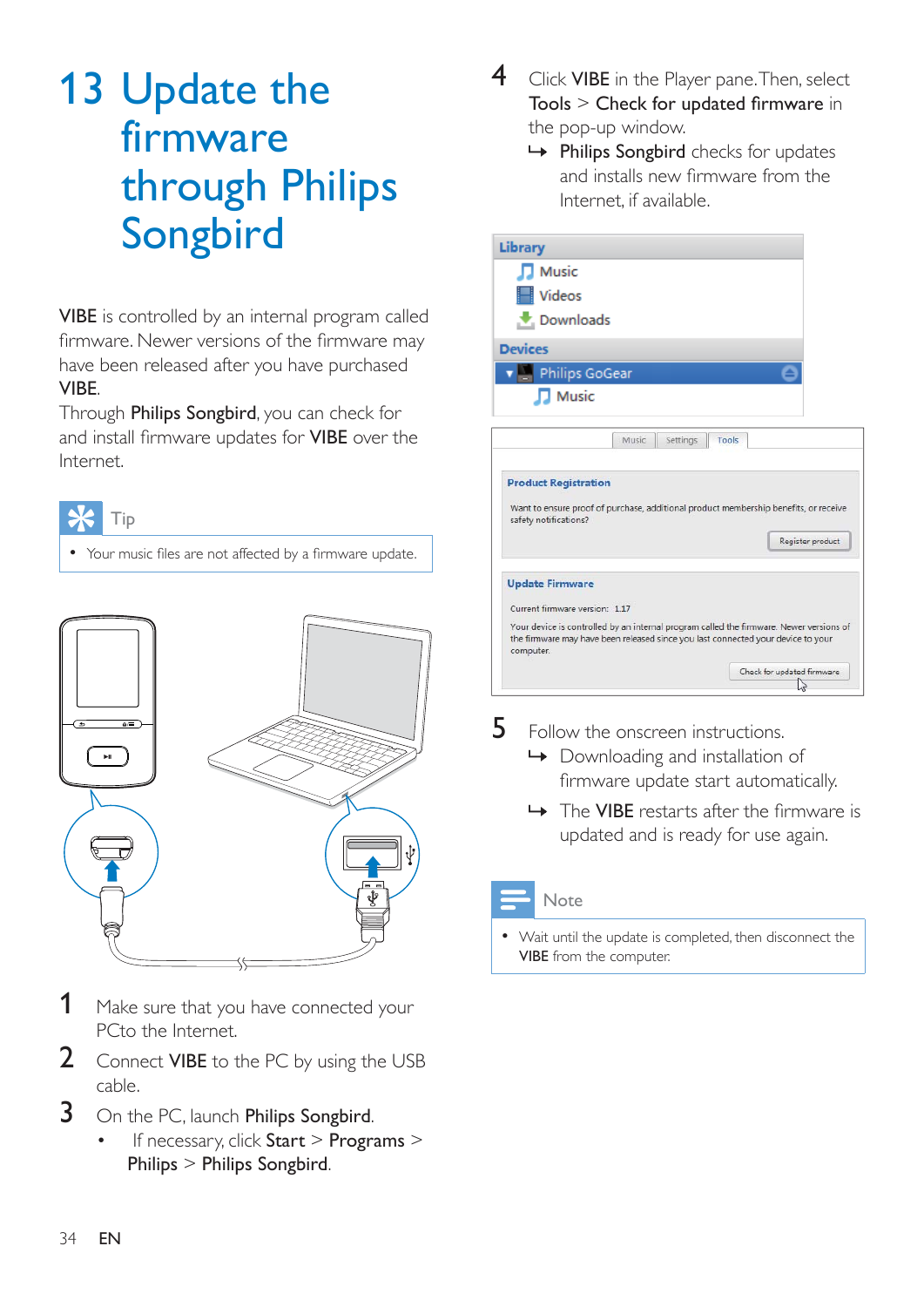## <span id="page-36-0"></span>14 Repair the player through Philips Songbird

If **VIBE** is not working properly or the display freezes, you can reset it without losing data:

#### To reset VIBE?

 Insert a pen tip or other object into the reset hole located at the base of VIBE. Hold until the player shuts down.

If you fail to reset the player, repair the player throughPhilips Songbird:

|                        | Tools Add-ons Help         |                                   |
|------------------------|----------------------------|-----------------------------------|
|                        | Get Artwork                | Ctrl+Shift+G                      |
| Export Library Changes |                            |                                   |
|                        | File Downloads             | Ctrl+Shift+J                      |
|                        | Repair my Philips Device   |                                   |
| Error Console          |                            |                                   |
|                        |                            | Clear Private Data Ctrl+Shift+Del |
|                        | Options…                   |                                   |
|                        |                            | On your PC, launch <b>Philips</b> |
|                        | In <b>Philips Conshird</b> |                                   |

- 1 On your PC, launch Philips Songbird.
- 2 In Philips Songbird,
	- select Tools > Repair my Philips Device;
	- select **VIBE** in the pop-up list.
- 3 Connect the player to the PC.
	- Make sure that you follow the onscreen instructions on how to connect the player to the PC.
- 4 Follow the onscreen instructions to complete the repair.



 After you repair the player, the CD-ROM partition and the Philips Songbird installer are removed from the player. More space is available on the player.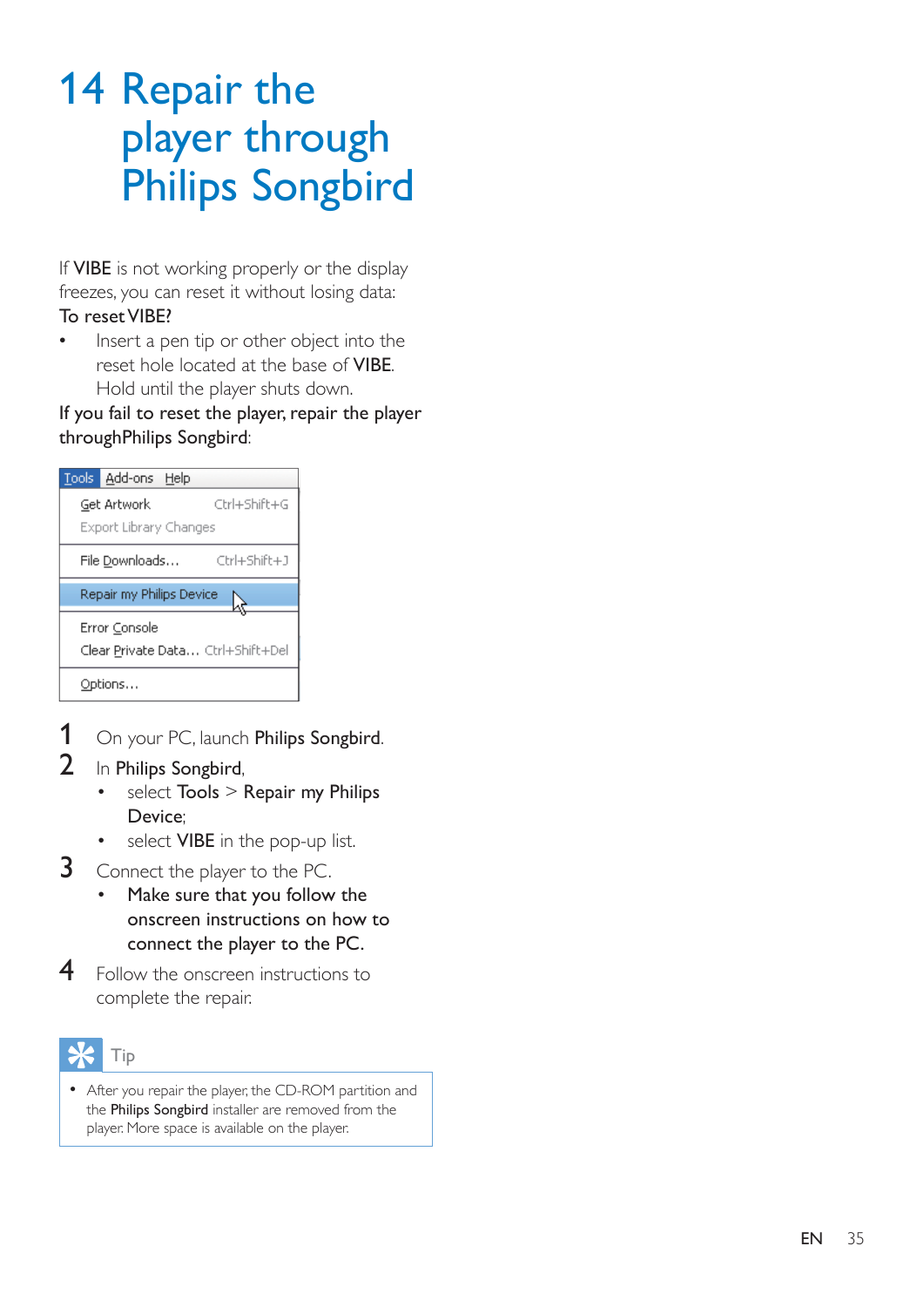## <span id="page-37-0"></span>15 Technical data

### Power

- Power supply: 290 mAh Li-ion polymer internal rechargeable battery
- Play time<sup>1</sup> Music (.mp3): up to 20 hours (FullSound off); up to 12 hours (FullSound on) Video (.mp4): up to 4 hours FM radio: up to 10 hours

#### Software

- Philips Songbird: to update firmware and transfer<sup>3</sup> music
- Philips Media Converter: to convert and transfer<sup>3</sup> videos

### **Connectivity**

- Headphone 3.5 mm
- USB 2.0 High speed

### Sound

- Channel separation: > 45 dB
- Frequency Response: 80-18,000 Hz
- Output power:  $2 \times 2.4$  mW
- Signal to noise ratio: > 84 dB

### Audio playback

Supported formats:

- $-MP3$ Bitrate: 8-320 kbps and VBR Sampling rates: 8, 11.025, 16, 22.050, 32, 44.1, 48 kHz
- WMA (unprotected) Bitrate: 5-320 kbps Sampling rates: 8, 11.025, 16, 22.050, 32, 44.1, 48 kHz
- $\cdot$  FLAC Bitrate: up to 1.1 Mbps Sampling rates: 48 kHz
- APE Bitrate: up to 1.3 Mbps Sampling rates: 48 kHz

### Video playback

Supported formats:

 $\cdot$  SMV

Picture display Supported formats:

- JPEG
- **BMP**

### Storage media

Built-in memory capacity²:

- SA4VBE04 4GB NAND Flash
- SA4VBE08 8GB NAND Flash
- SA4VBE16 16GB NAND Flash

### Media transfer<sup>3</sup>

- Songbird (music sync)
- Media Converter (video transfer)
- Windows Explorer (drag and drop)

### **Display**

Color LCD 128 x 160 pixels

### Note

- Specifications are subject to change without notice.
- I Rechargeable batteries have a limited number of charge cycles. Battery life and number of charge cycles vary by use and settings.
- $\bullet$   $\degree$  1GB = 1 billion bytes; available storage capacity is less. Full memory capacity may not be available as some memory is reserved for the player. Storage capacity is based on 4 minutes per song and 128 kbps MP3 encoding.
- <sup>3</sup> Transfer speed depends on operating system and software configuration.

## <span id="page-37-1"></span>PC requirements

- Windows® XP (SP3 or above) / Vista / 7
- Pentium III 800 MHz processor or higher
- 512 MB RAM
- 500 MB hard disk space
- Internet connection
- Windows® Internet Explorer 6.0 or later
- CD-ROM drive
- USB port